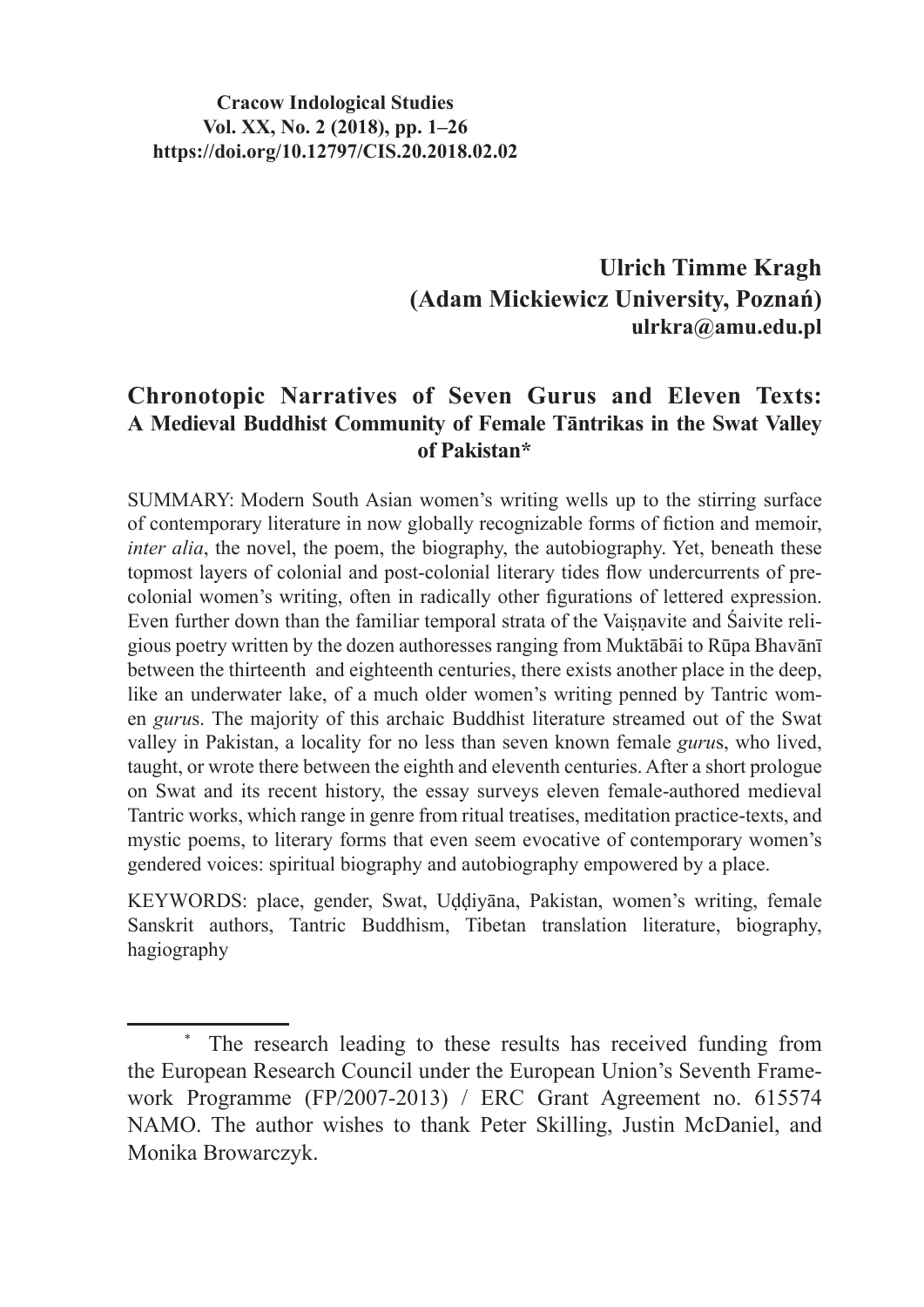Nestled among the southeastern slopes of the Hindu Kush range in the Khyber Paktunkhwa Province<sup>1</sup> of northwestern Pakistan, there lies a valley named Swat. Encircled by high mountains, this narrow canyon, barely a few kilometers wide, extends 112 kilometers from north to south. With its pristine nature and majestic scenery, the valley has often been called the Little Switzerland of Pakistan. It used to be a popular tourist destination with attractions including crystal-clear rivers, mesmerizing mountain lakes, a ski resort, and numerous archaeological sites attesting to the valley's ancient heritage.2 The idyllic image has though faded somewhat after fierce fighting erupted in 2007 lasting till 2009 between government forces and local Taliban insurgents. Given that Swat today is one of the poorest and most underdeveloped regions of Pakistan, it is little wonder that the valley's present-day population of about 1.3 million is unsatisfied with their lot. While the revolt may have been hatched in a forbidden dream of a less corruptible future, it also discloses nostalgia for a richer past.

Prior to Swat's incorporation into the modern state of Pakistan in 1969, its inhabitants enjoyed four centuries of complete independence, which neither the Mughal emperors nor the British Crown could wrestle from them.3 Markedly, the members of the land-owning Pakhtun<sup>4</sup> majority had equal rights. Farm land was periodically redistributed among the eligible tribal families, and until the territory's transformation into a kingdom in 1922 there were no fixed rulers.<sup>5</sup>

<sup>&</sup>lt;sup>1</sup> The province was formerly known as the North-West Frontier Province (NWFP).

<sup>&</sup>lt;sup>2</sup> For the tourist sites, see the government web pages such as www. valleyswat.net and www.tourism.gov.pk/swat\_nwfp.htm (last accessed: December 21, 2018).

<sup>3</sup> For a historical overview of modern Swat, see von der Lühe 1991.

<sup>4</sup> "Pakhtun" is a regional name, which is part of the broader and well-known tribal designation "Pashtun", an ethnic group whose spread covers Afghanistan and the northeastern part of Pakistan.

<sup>&</sup>lt;sup>5</sup> For the making of the kingdom of Swat, see Hay 1934:  $236-246$ . For the social system, see Kalter 1991: 18–20. For the *wesh* system of field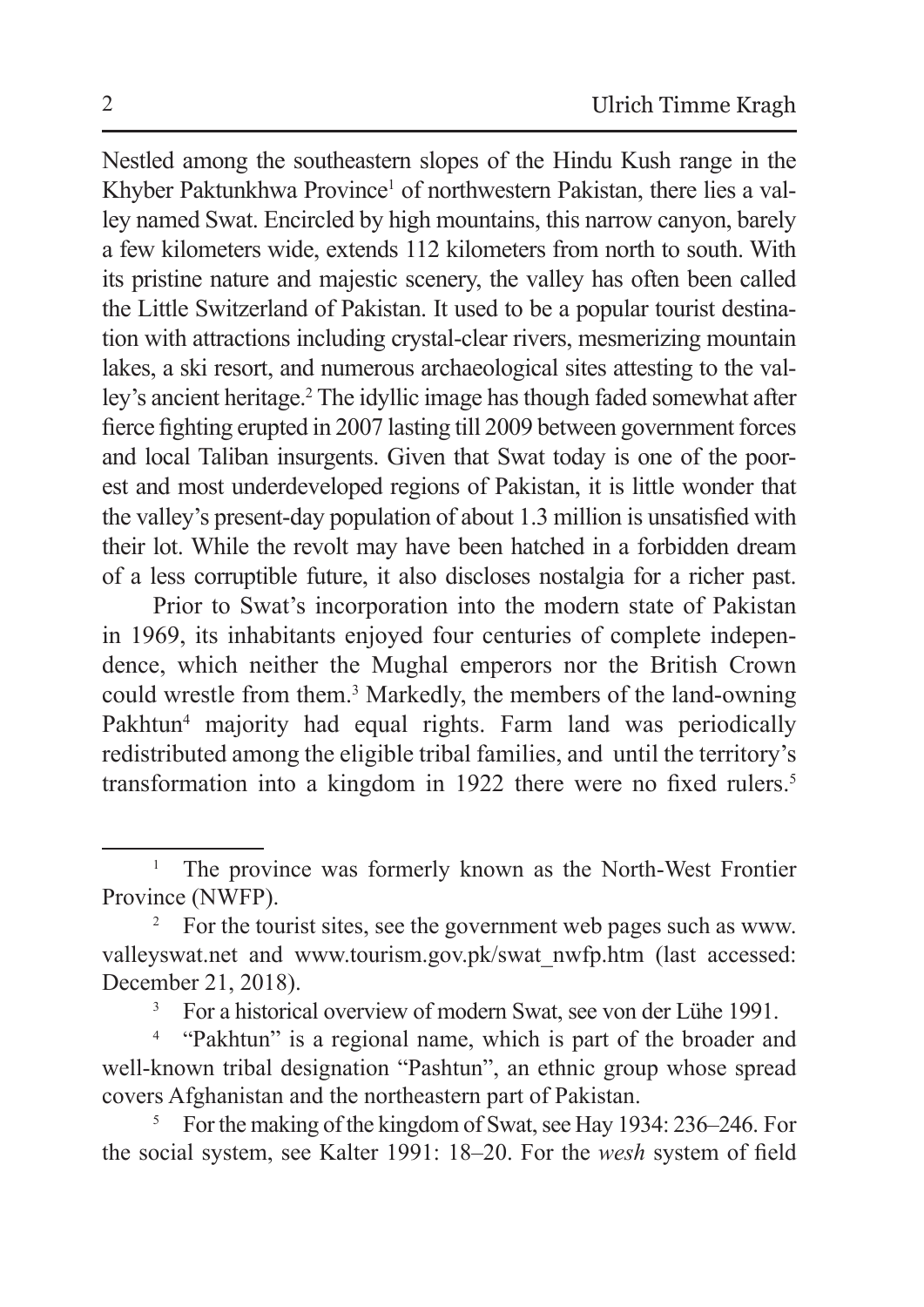With its lush alpine forests, the valley also had an extraordinary tradition of wood carving craftsmanship, which was unmatched anywhere else in the entire Middle East<sup>6</sup>

Such is the story of Swat's remarkable Pakhtun past, but in the margins of this narrative there are also scribbles of a different tale of days gone by. The Muslim Pakhtuns are, in fact, outsiders hailing from Afghanistan, who gradually colonized the valley starting with a smaller influx in the early eleventh century and a bigger wave of settlers who arrived in the late fifteenth century (von der Lühe 1991: 164). The arrival of the Pakhtuns ultimately altered the fate of Swat's earlier inhabitants, the Dards. Forced displacement and religious conversion rendered them a dispossessed minority, which today lives on the fringes of the valley's mountainous northern highland and in the adjacent, less fertile ravines of Kohistan, Chitral, and Gilgit-Baltistan (Hay 1934: 240). Hence, their modern descendants are called Kohistanis, simply meaning the "highlanders".

Notwithstanding that the highlanders of Swat in recent centuries have been fully converted to Islam, their oral traditions reveal a folkloristic substratum of beliefs in shamanism, spirits, and witches, which are residues of an older pre-Islamic civilization.<sup>7</sup> By the same token, also the social structures differ profoundly between the Pakhtuns and the Kohistanis. The Pakhtuns uphold the *Pakhtunwali*, "the way of the Pakhtuns," which is an unwritten honor code that, on the one hand, calls for the Pakhtuns to show profound respect and hospitality to any visitor but that, on the other hand, requires them fiercely to protect the family's honor, particularly the honor of its women against prying looks from other men. For this reason, the Pakhtuns firmly believe in *purdah*, i.e., the strict isolation of women and adolescent

- See Kalter 1991 with numerous illustrations.
- <sup>7</sup> For the old beliefs of the Kohistanis, see Frembgen 1991: 176.

rotation as practiced in the neighboring Indus Kohistan valley, see Jettmar 2000: 109–118.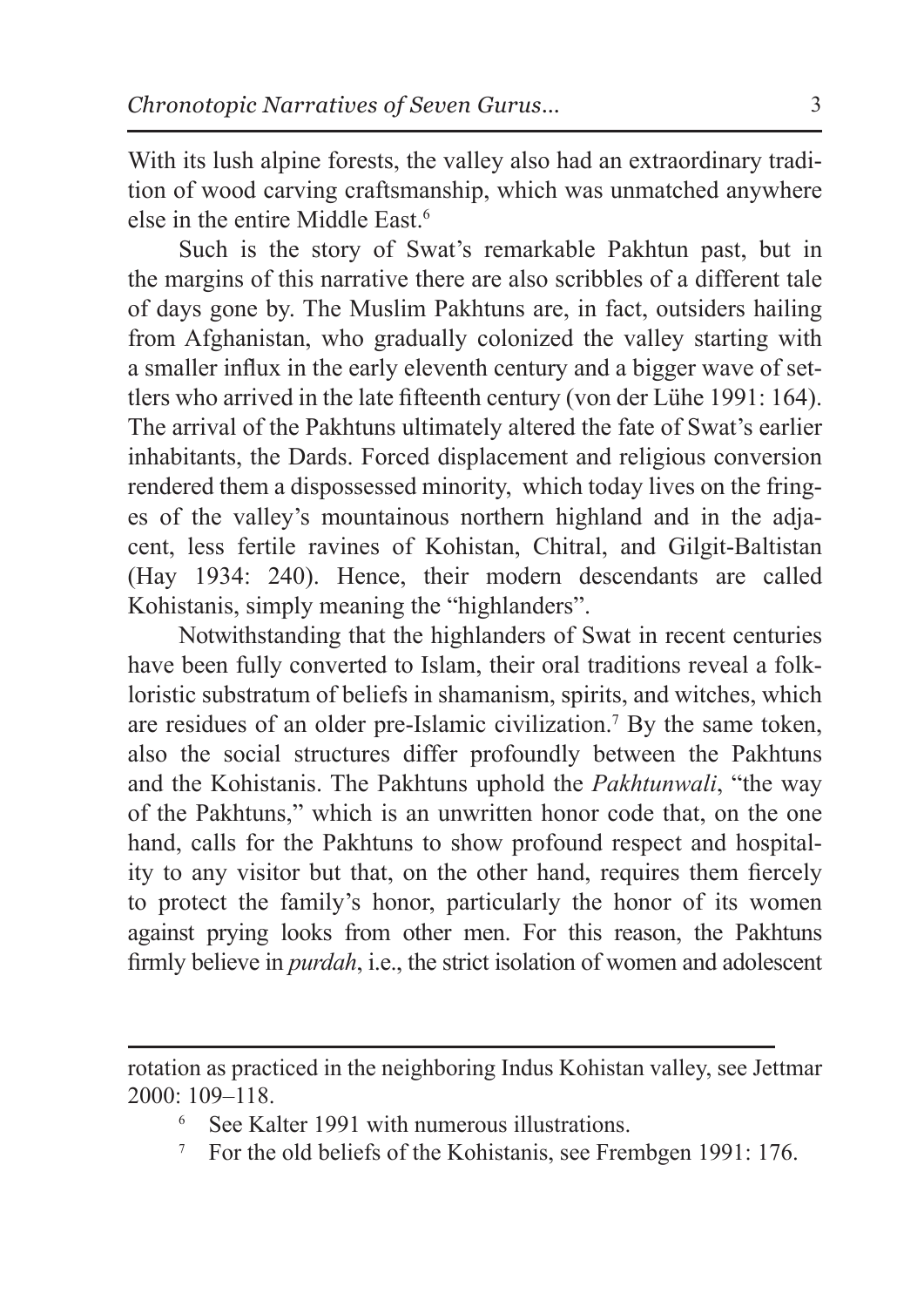girls from public life.8 In contrast thereto, the Kohistani women are not confined to their homes. Instead, while their men tend to herding cattle in the mountain pastures, the women are responsible for all work in the fields. Hence, *purdah* is not a common practice among the highlanders (Frembgen 1991: 172–173).

Although the present-day indigenous culture of Swat might in some regards be considered a distant echo of its forefathers' way of life, the image of the past may stand out a little clearer in the case of another highlander tribe, the Kalash people, who live in the neighboring Chitral valley. The majority of the Kalash still practice their original polytheistic Indo-Iranian religion. They do not believe in gender separation and their women are entirely free to marry whom they want or to elope with someone else.<sup>9</sup> The narratives of these women—whether Kalash or Swat Kohistani—are these days limited to ethnographic reports, as the native sources hardly acknowledge their existence and do not tell their stories. The literacy rate for women is just below 23% in the area and there are no local female authors speaking in a voice of their own. In fact, the highlanders' gender history is barely known throughout the last millennium.

Yet, astonishingly, prior to the Pakhtun settlement in the  $11<sup>th</sup>$  century, it was precisely the women who made the valley of Swat legendary in the eyes of Buddhists and Hindus throughout South and East

<sup>8</sup> Concerning the status and situation of women in modern Swat, the issue seems to be many-sided. Kalter 1991: 44 has emphasized women's status and potential strength within the family-home, whereas Förster-Lühe 1991 has stressed the hardships that women endure living under *purdah*. For a recent autobiographical account by a female Swat teenager and the many difficulties women have faced in getting access to education, see Yousafzai & Lamb 2013. In 2014, its authoress, Malala Yousafzai, received the Nobel Peace Prize for her personal struggle and her involvement in the contemporary political fight for girls' and women's right for education.

<sup>9</sup> For gender roles and the status of women among the Kalash, see Maggi 2001.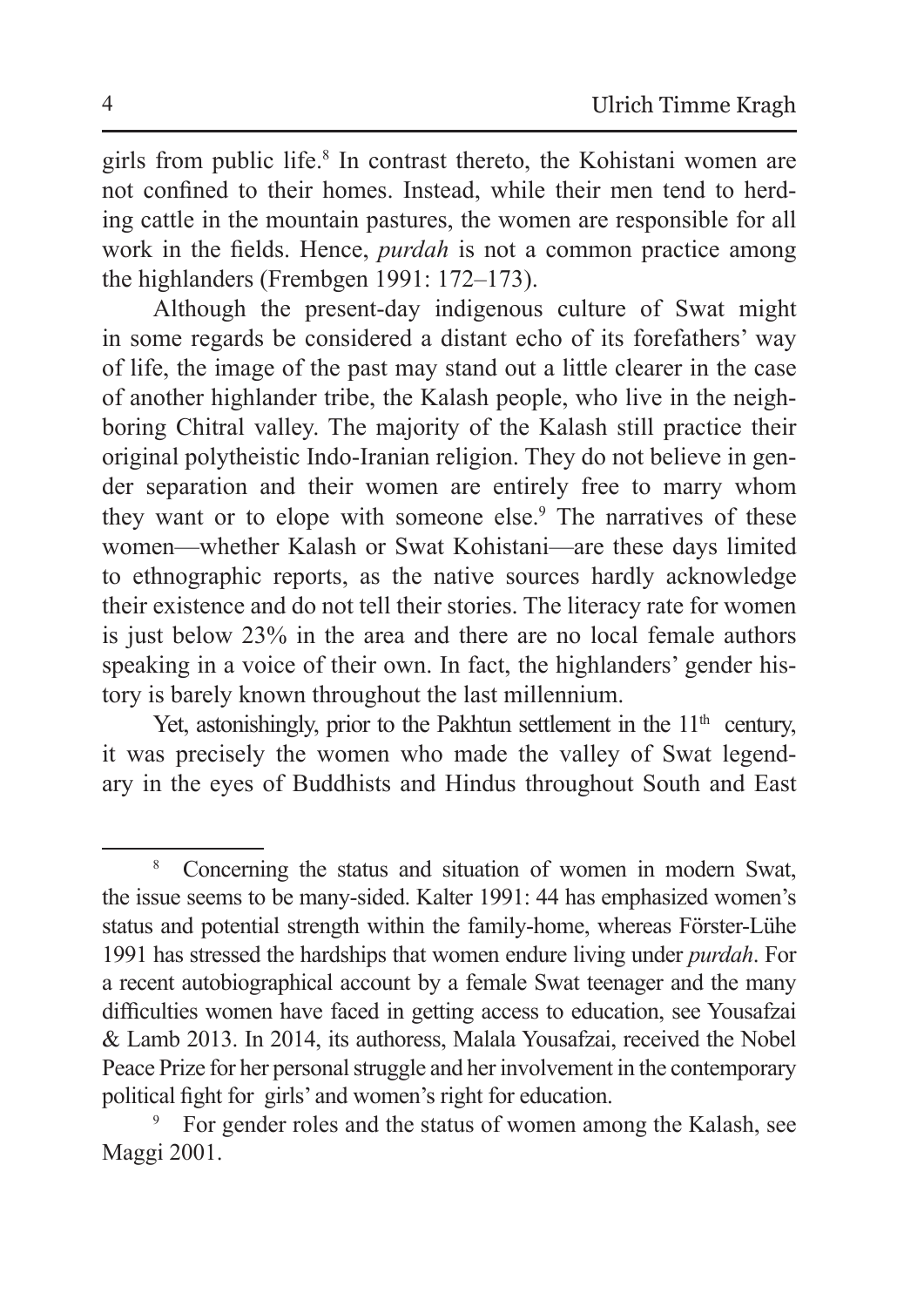Asia. From the eighth to the eleventh centuries, there appeared several highly revered and influential female *guru*s in Swat, who started new religious trends that left an indelible mark on the face of Asian religious imagination and an unprecedented literary heritage of women's writings in Sanskrit.

During that era, medieval Swat became known as a major locality for religious practices, a so-called *pīṭha*. The Sanskrit word *pīṭha* generally means a "seat", such as a chair, but more typically refers to a special locality of power, such as a throne or office. It also signifies a pedestal supporting a sacred idol, e.g., in Śaivite iconography where the *pīṭha* may denote the female base, the *yoni*, which is the seat for the divine male symbol, the *liṅga*.

As a *pīṭha*, the Swat valley was a sacred seat for Vajrayāna Buddhism as well as for Śaivite Hinduism, both of which propagated advanced forms of Tantrism in this locality. The Tantric traditions produced strings of transmission lineages often held by male and in some cases also by female *tāntrika*s. In this charged atmosphere, it was not only women taking teachings from men, but also men taking teachings from women, and there were cases of interreligious crossovers between the Buddhist and Śaivite traditions.

Given the valley's later turbulent history, most of the Sanskrit writings of that age have disappeared, leaving only remnants of its former glory, nowadays to be found primarily among the Sanskrit treasures of Nepal and in the form of translations contained in the Tibetan Buddhist canon.10 Among the extant texts in Sanskrit and

<sup>&</sup>lt;sup>10</sup> For introductory surveys to the relatively well-studied ancient Buddhist Gāndhārī literature dating from the late centuries BCE up till the fourth century CE, belonging to the broader Gandhāra region which includes Swat, see Salomon 1999 and Dietz 2007. The extensive corpus of medieval male-authored Tantric texts from Swat composed between the sixth and the twelfth centuries, however, has to date neither been systematically surveyed nor described. A brief introduction to some of the Śaiva Tantric works associated with Swat can be found in Sanderson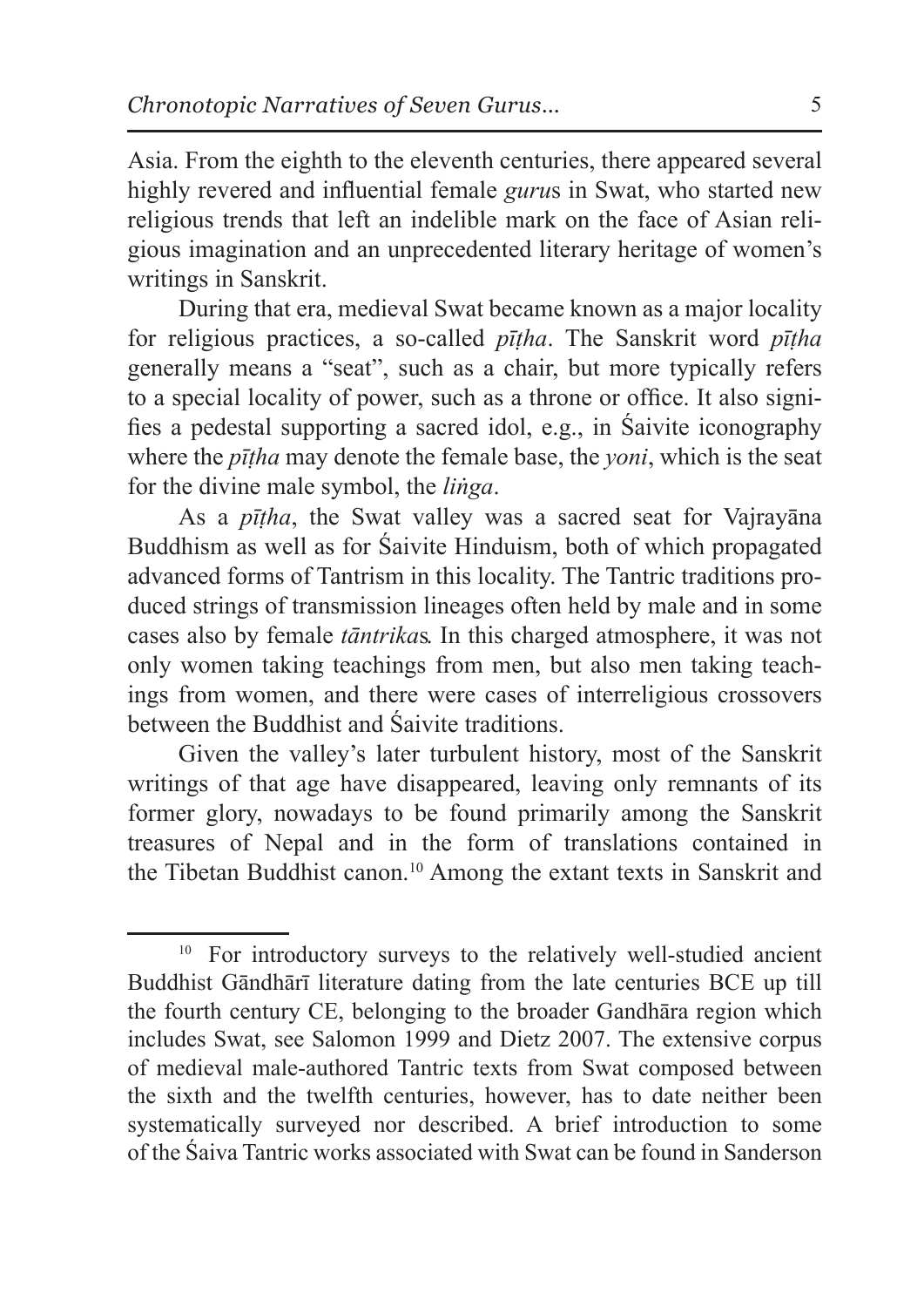Tibetan from Nepal and Tibet, there is a large number that directly deals with Swat and its women. Further, among those, there is a handful of texts that seem to have been written by women. Especially the names of seven female *guru*s stand out: \*Lalitā Devī, \*Sahajavajrā, Vajravatī Brāhmanī, Laksmī, the sisters Mekhalā and Kanakhalā, and \*Ḍākiṇī Siddharājñī.<sup>11</sup> However, the state of the art of the historical study of these female religious teachers and writers still is in its nascency with crucial aspects of authorship, textual composition, caste, gender, education, and religious status of medieval Buddhist women remaining almost wholly unresearched.<sup>12</sup>

In view thereof, the purpose of the present article is to remedy the lack of philological and hagiographical descriptions for the seven female Tantric teachers from Swat.

The material for this task is derived from two separate textual corpora, one having philological value and the other being hagiographical in nature. The first corpus encompasses eleven texts from the Swat valley and their colophons. The philological data in the form of internal and paratextual evidence therein allows to determine six women \*Sahajavajrā, Vajravatī Brāhmaṇī, Lakṣmī, Mekhalā, Kanakhalā, and \*Ḍākiṇī Siddharājñī as authoresses of the eleven works.

<sup>12</sup> Until now, the existing studies include: a discussion of the religious status of medieval women in Tantric Buddhism with some references to Swat by Shaw 1994, two studies on the Sanskrit writings by the Swat authoress Laksmī in Kragh 2010, 2011a, and an exhaustive survey of the eleven Sanskrit texts from Swat ascribed to six female *guru*s by Kragh 2017.

<sup>2007:</sup> 265–269. The primary sources of the female-authored Tantric writings from medieval Swat have been surveyed by Kragh 2017.

<sup>11</sup> The relative chronology, in which the female *guru*s have here been listed, accords with the series of the first four *guru*s as can be found in the lineage history of Lakṣmī's \**Sahajasiddhipaddhati*. For the remaining three women, the order accords with the dating established on the basis of Lakṣmī's \**Cittakalpaparihāradṛṣṭi* as well as Tibetan and Bhutanese hagiographical information regarding \**Ḍākiṇī Siddharājñī*.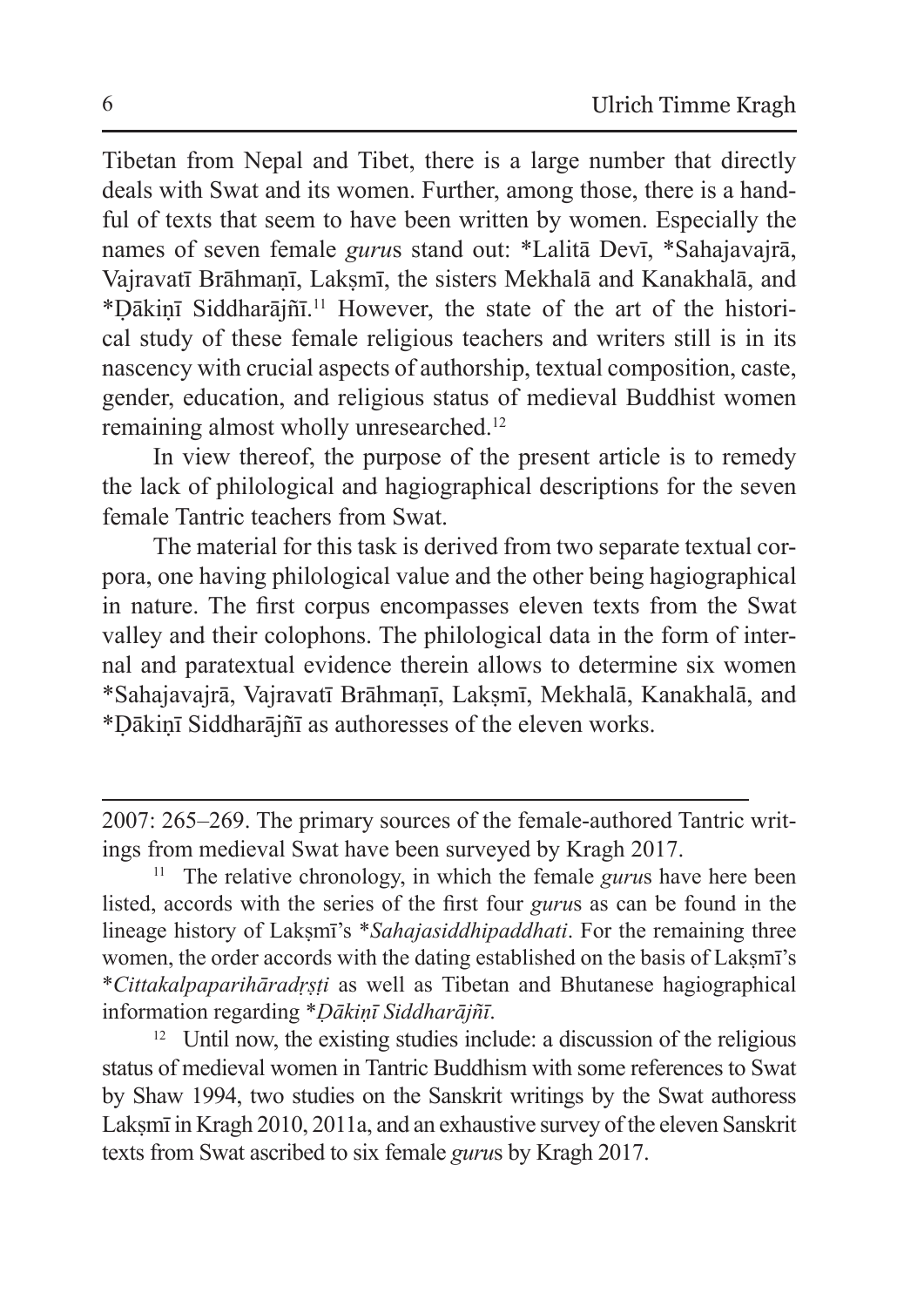The second bulk of material encompasses hagiographical data found in four primary sources. The earliest and most important source is a large Tantric commentary entitled *\*Sahajasiddhipaddhati*, which primarily deals with explaining a meditation practice on the inborn nature (Skt. *sahaja*). The text is stated to have been written by Princess Lakṣmī from Swat, who possibly lived in the tenth century. During this time, Swat was known under its old name Uḍḍiyāna, also spelled Oḍiyāna, a designation that dates back to the land's early Buddhist history in the first centuries CE.13 While the original work was written in Sanskrit, it is now only preserved in a Tibetan translation produced in Nepal some time during the years 1070–1090, which constitutes the *terminus ante quem* for the writing of Lakṣmī's text.14 A passage in the *\*Sahajasiddhipaddhati*  provides short stories of the early transmission lineage of male and female Tantric teachers from Swat, who passed down the *sahaja* meditation teachings.15 The stories concern the four earliest of the seven known female *guru*s from Swat, including \*Lalitā Devī, \*Sahajavajrā, Vajravatī Brāhmaṇī, and Laksmī herself.<sup>16</sup> A second biographical source is the male-authored work *\*Caturaśītisiddhapravṛtti* composed by Abhayadattaśrī in the twelfth century, which provides hagiographies of three of the female *guru*s associated with Swat, namely Laksmī, Mekhalā, and Kanakhalā.<sup>17</sup> Finally, details on the life of \*Ḍākinī Siddharājñī, the last of the female *guru*s from Swat, are only found in two relatively late Tibetan and Bhutanese hagiographical sources as listed below.

It is by combining these two corpora of works that a chronotope of the medieval Swat valley inhabited by female *guru*s begins to emerge.

<sup>13</sup> For the identification of Uḍḍiyāna with the Swat valley, see Sanderson 2007: 265–269.

<sup>&</sup>lt;sup>14</sup> For a detailed study of the dating of the Tibetan translation of the*\*Sahasiddhipaddhati*, see Kragh 2010.

<sup>15</sup> *Sahajasiddhipaddhati*, D2261, folios 6a–14a.

<sup>&</sup>lt;sup>16</sup> The text's story of Laksmī has been translated in Kragh 2011a: 98–99.

<sup>&</sup>lt;sup>17</sup> The text's biography of Laksm<del><sup>17</sup></del> has been translated and discussed in Kragh 2011a: 91–94.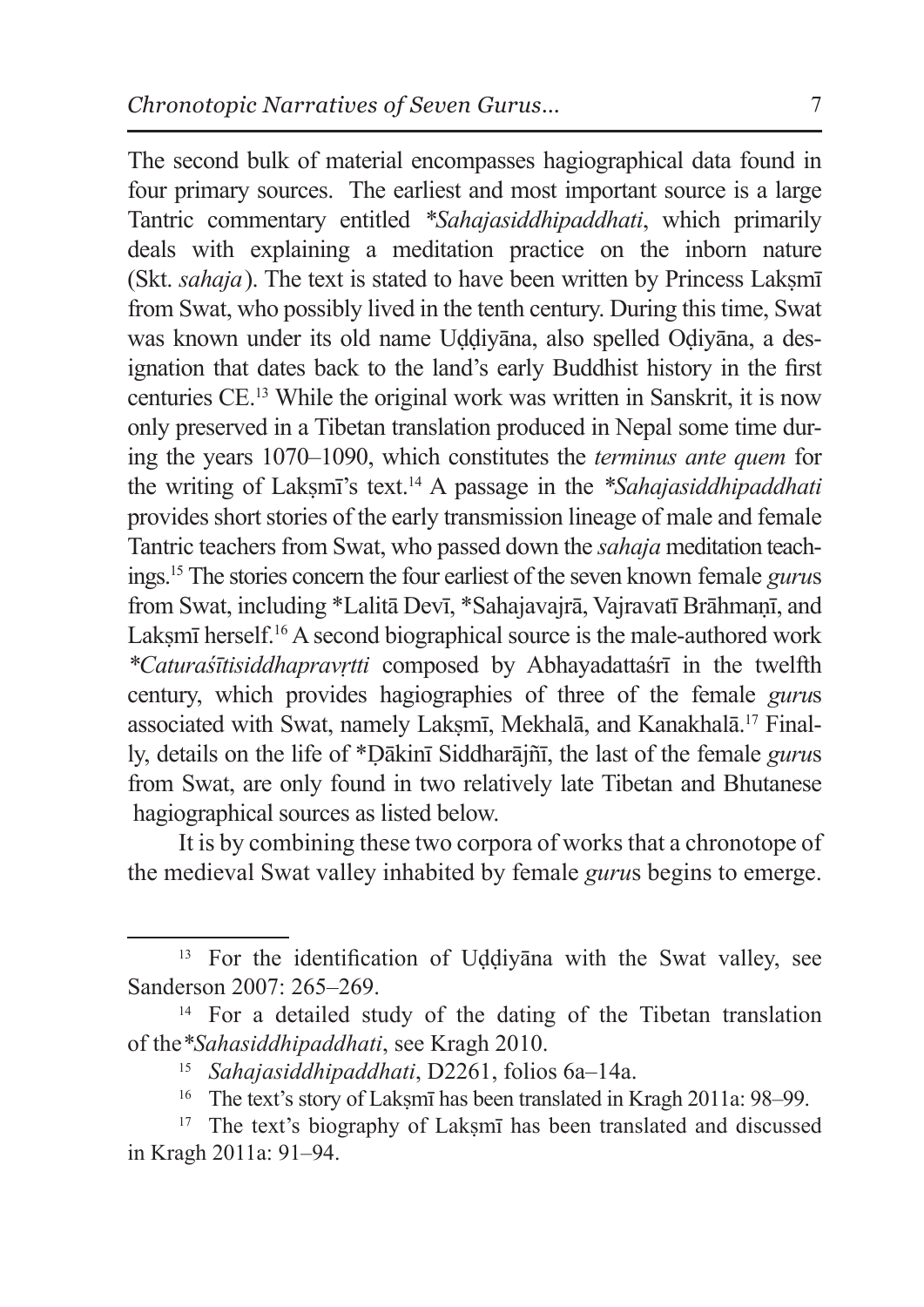# **Lalitā Devī**

The earliest known female *guru* from Swat was a local princess, who became known as \*Lalitā Devī (Tib. *rol pa'i lha mo*). The *\*Sahajasiddhipaddhati*  reports that \*Lalitā Devī became a student of the forest recluse \*Rsi Jagadāśvasa (Tib. *drang srong 'gro ba dbugs 'byin pa*). Having received a special meditation instruction on what the text calls *sahaja*, meaning "the inborn nature" of the mind, princess \*Lalitā Devī took up the life of a wandering ascetic, a so-called *yoginī*. Although she is not known to have composed any written works, she passed the *sahaja* teaching on to a male student named \*Vīravajra (Tib. *dpa' bo rdo rje*), who was the king of Uḍḍiyāna, and he in turn taught it to his priest-minister (Skt. *\*purohita*), a Brahman by the name \*Samayavajra (Tib. *dam tshig rdo rje*). \*Samayavajra transmitted the teaching to a local farmer called \*Padmavajra (Tib. *padma'i rdo rje*) and \*Padmavajra's student was a woman named \*Sahajavajrā (Tib. *lhan cig skyes pa'i rdo rje*).

# **Sahajavajrā**

According to Lakṣmī's *\*Sahajasiddhipaddhati*, \*Sahajavajrā was a liquor seller (Skt. *\*śuṇḍinī*, Tib. *chang ' tshong ma*) who grew tired of always drinking and then sought to learn meditation. \*Padmavajra knew intuitively that \*Sahajavajrā was to become a suitable student. He therefore came to her bar and imparted his teaching to her. Subsequently, she became a well-known female *guru* in Uddiyana. A single extant Sanskrit work might belong to her authorship and, if so, \*Sahajavajrā would be the first known authoress from Uḍḍiyāna.

The Sanskrit text in question is a work entitled *Vyaktabhāvānugatā Tattvasiddhiḥ*, meaning "Accomplishment in the Reality Underlying Manifest Things". This work achieved such importance that it later was included in a major cycle of some of the most significant Indian Tantric commentaries, which has been variously preserved in Nepalese Sanskrit manuscripts as well as in a cycle of Tibetan translations known as "The Eight *Siddhi* Texts".<sup>18</sup> Her text explains how the mind

<sup>18</sup> *Grub pa sde brgyad* (Skt. *\*Aṣṭasiddhi*). See Kragh 2015: 76, fn. 113.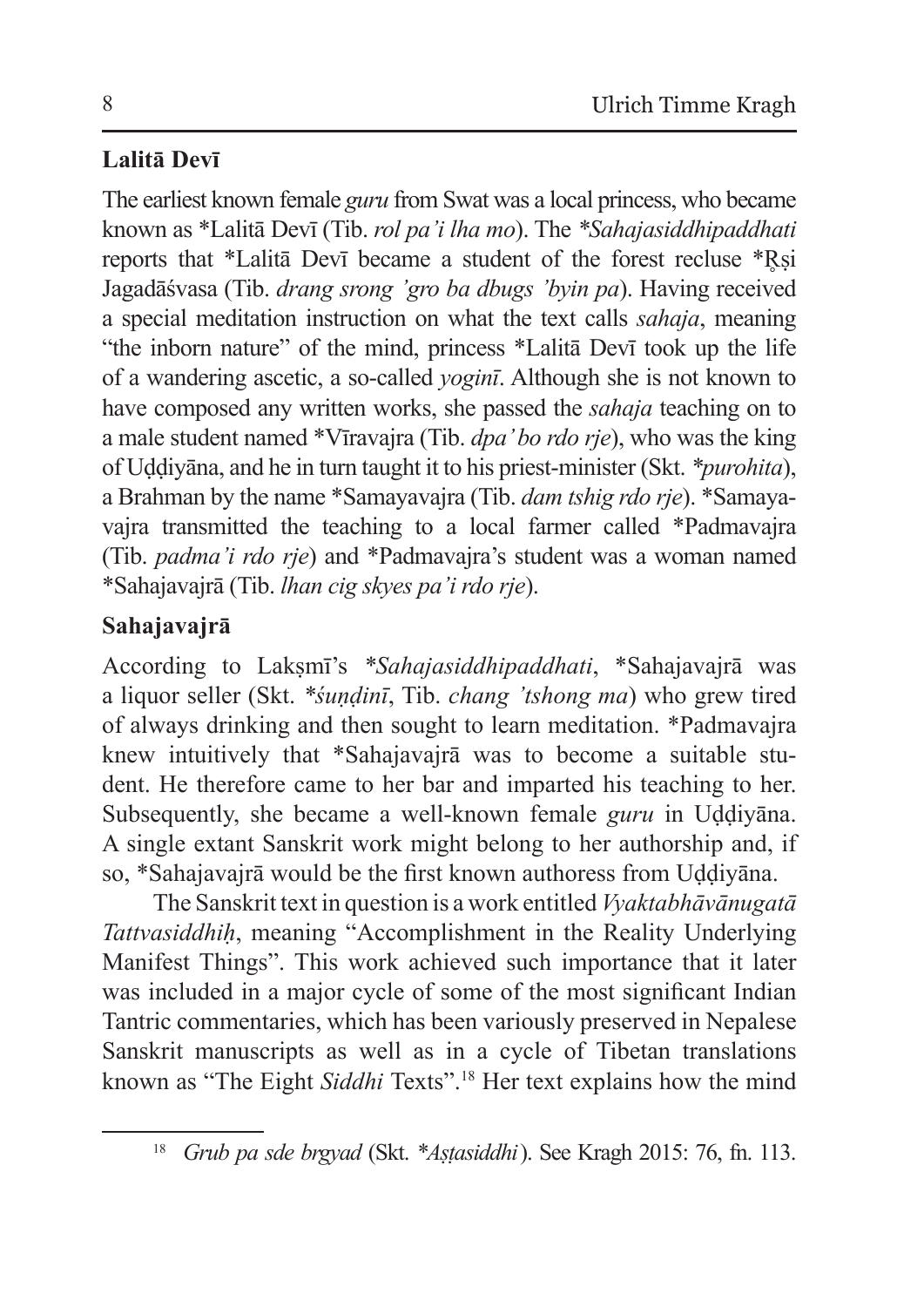is deluded and caught in *saṃsāra*, how it goes through the process of rebirth, and how liberation can be attained through certain yogic practices for generating bliss and realization. The work also provides a catalog of common religious disciplines in Uḍḍiyāna, ranging from the shamanistic to the ascetic to the yogic. The text is extant in several Sanskrit manuscripts and a Tibetan translation produced in the mid-eleventh century.<sup>19</sup>

The colophon of the extant Sanskrit version merely states that the text was spoken by a *yoginī* from the self-arisen great *vajra* seat (*pīṭha*) of Uḍḍiyāna:

Hereby ends [the text entitled] *Accomplishment in the Reality Underlying Manifest Things* by the illustrious *Yoginī* born from wisdom, a perfect visionary of meaning, [who stays] in the self-arisen great *vajra* seat of the glorious Uḍḍiyāna. Carrying inexpressible blessing of the truth of reality, [the words] streamed forth [like] a cascade of sweet honey, a nectar-rain of great perfect bliss, from [her] passionately moving lotus-mouth, while [she] was immersed in a meditation [that was like] an [indestructible] *vajra* in the three worlds.<sup>20</sup>

<sup>&</sup>lt;sup>19</sup> For the Sanskrit manuscripts, see Kragh 2017. The eleventhcentury Tibetan translation (Q3066/D2222) in six folios was made by the Nepalese Paṇḍita Śāntibhadra (Tib. *zhi ba bzang po*, eleventh century) and the Tibetan translator Lotsā ba 'Gos Lhas btsas (ca. 1000–1060). For information on Śāntibhadra, see Lo Bue 1997.

<sup>20</sup> *Vyaktabhāvānugatā Tattvasiddhiḥ* (Samdhong & Dwivedi 1987: 179<sub>0-12</sub>): *śrī-oḍiyāna-mahā-vajrapīṭha-svayambhū-jñānasaṃbhūta-śrīmadyoginī-sārtha-saṃyak-kutūhalôcchalita-dharma-tattvatathya-sākathyâdhiṣṭhāna-tribhuvana-vajrasamādhi-samadhiṣṭhitasamaya-sarabhasavikasita-vadanakamala-vigalita-madhu-mahāsukhasampad-am*̥*rtavarṣabhūridhārā-śravantī vyaktabhāvānugatā tattvasiddhiḥ samāptam*. Tibetan translation (Samdhong & Dwivedi 1987:  $270_{612}$ ): *dpal u rgyan gyi rdo rje chen po mchog gi gnas su rang byung gi ye shes phun sum tshogs pa'i dpal rnal 'byor ma rnams 'dus nas yang dag pa'i don la gzigs mo las byung ba'i ma nor ba'i chos kyi de kho na nyid kyi mod la byin gyis rlob par byed pa/ sa gsum rdo rje lta bu'i ting nge 'dzin la*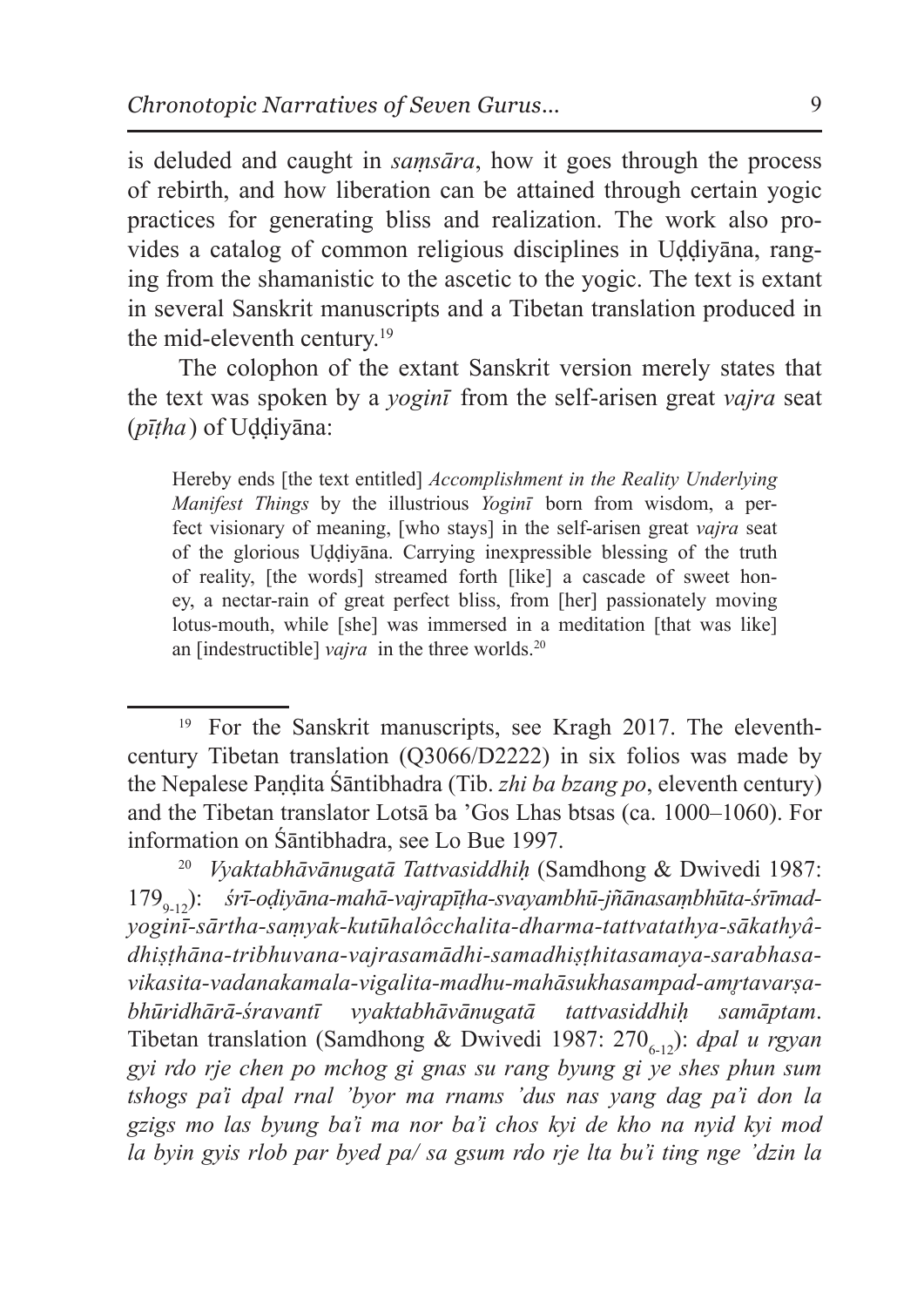The eleventh-century Tibetan translation has an additional shorter colophon, which specifies the authoress' name as being \*Sahajayoginī Citī (Tib. *lhan cig skyes pa'i rnal 'byor ma tsi ti*).<sup>21</sup> If the first part of the name, \*Sahajayoginī, mentioned in the colophon of the Tibetan translation of the text is taken as referring to the female master \*Sahajavajrā, whose story is narrated in Laksmī's *\*Sahajasiddhipaddhati*, then the authoress of the text can be identified with a female *guru* whose life story is known from Lakṣmī's work. If, however, it were not accepted that

*snyoms par zhugs pa'i dus su/ nem nur mi mnga' ba'i zhal gyi padmo rab tu rgyas pa las bde ba phun sum tshogs pa'i sbrang rtsi'i rgyun 'bab par gyur pa dngos po gsal ba'i rjes su 'gro ba de kho na nyid grub pa rdzogs so//*.

<sup>21</sup> D2222.68b<sub>1</sub>, N1066.71a<sub>6-7</sub>, and Samdhong & Dwivedi 1987: 271: *dngos po gsal ba'i rjes su grub pa de kho na nyid grub pa zhes bya ba/ lhan cig skyes pa'i rnal 'byor ma tsi tos mdzad pa rdzogs so//*. The eighteenthcentury Tibetan *bstan 'gyur* editions of the text thus give the name as *lhan cig skyes pa'i rnal 'byor ma tsi to*, which may be reconstructed into Sanskrit as Sahajayoginī \*Cittā or \*Cintā. However, Bu ston's *bstan 'gyur*  catalog composed in 1334, which is an older witness, gives the authoress' name as *lhan cig skyes pa'i rnal 'byor ma tsi ti*. See *Bstan 'gyur gyi dkar chag yid bzhin nor bu dbang gi rgyal po'i phreng ba*, found in *Bu ston rin chen grub kyi gsung 'bum*, the Lha sa zhol edition, vol. La (26), TBRC W1934-0759, folio 47 $a_2$ , p. 497. The reading *tsi ti* seems preferable and may be reconstructed into Sanskrit as \*Citi or \*Citī. It should be added that the two earlier *bstan 'gyur* catalogs by Karma pa Rang byung rdo rje (1284–1339) do not include the text, though they do include a similarly titled work attributed to Līlāvajra (Kragh 2015: 76, fn. 113). For these catalogs, see *Thugs dam bstan 'gyur gyi dkar chag* (TBRC W30541-6481, p. 5261 ) and *Bstan bcos 'gyur ro 'tshal gyi dkar chag* (TBRC W30541- 6481, p. 672<sub>5</sub>). Bu ston suggests that Līlāvajra was a student of the female master Lakṣmīṃkarā (TBRC W1934-0759, folio 47a<sub>1-2</sub>). Lakṣmīṃkarā is a name variant for Lakṣmī. The short form Lakṣmī seems to be more common in the extant Sanskrit manuscripts, while Tibetan texts tend to use the Sanskrit transliterated form Laksmīmkarā.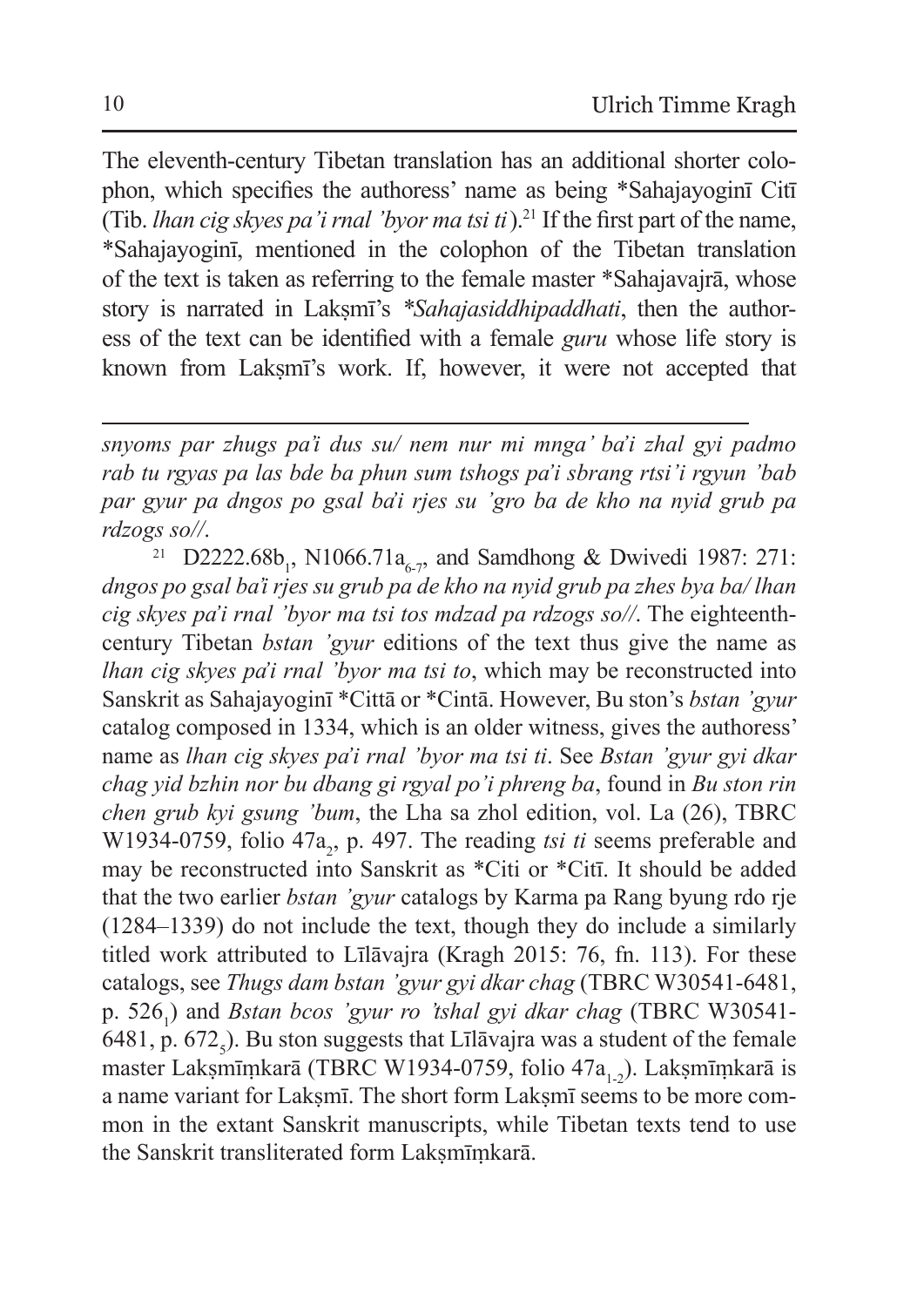the names \*Sahajayoginī and \*Sahajavajrā denote the same individual, then there would be two separate female *guru*s explicitly associated with the Swat valley (i.e., Uḍḍiyāna) under somewhat reminiscent names: one \*Sahajayoginī who authored the *Vyaktabhāvānugatā Tattvasiddhiḥ* and another \*Sahajavajrā whose story is told in Lakṣmī's *sahaja* lineage history.

#### **Vajravatī Brāhmaṇī**

According to Lakṣmī, \*Sahajavajrā transmitted her teachings to a male weaver named \*Nandivajra (Tib. *dga ba'i rdo rje*),<sup>22</sup> who in turn had a female student called Vajravatī Brāhmaṇī (Tib. *bram ze mo rdo rje ldan ma*). As indicated by her title Brāhmaṇī, Vajravatī was from the Brahmin caste. Lakṣmī tells that \*Nandivajra became Vajravatī Brāhmaṇī 's teacher after he debated with her about the futility of performing religious ablutions in holy rivers. Since ablution is a common practice only in the Hindu tradition and not in Buddhism, it can be supposed that she hailed from a Hindu background.

Vajravatī Brāhmaṇī composed a *sādhana*, i.e., a practice-text, for a goddess called Pīṭheśvarī (Tib. *gnas chen gyi dbang phyug ma*). The name of the goddess means the "Matriarch of the Seat", which again underlines Uḍḍiyāna's importance as a 'seat' in the sense of a religious locality (Skt. *pīṭha*, Tib. *gnas chen* or *gdan*). Pīṭheśvarī is a red, wrathful form of the goddess  $T\bar{a}r\bar{a}^{23}$  According to the later, male Kashmirian author Saṅghaśrībhadra, the transmission lineage of the Pīṭheśvarī practice began with Vajravatī Brāhmanī and was transmitted by her to male Tantric masters living in Kashmir. This suggests that Vajravatī Brāhmanī must have been the innovator of this particular form of Tārā.<sup>24</sup> Her work is only

<sup>22</sup> Alternatively, the Tibetan name might also be reconstructed as \*Ānandavajra.

<sup>23</sup> For Pīṭheśvarī Tārā, see Shaw 1994: 104–107 and Shaw 2006: 340. Thisform of Tārā is also included in two other*sādhana*s by unnamed authors in the *Sādhanamālā*, works no. 310 and 311; see Bhattacharyya 1925–1928.

<sup>24</sup> For Vajravatī Brāhmaṇī as the first *guru* of the Pīṭheśvarī lineage, see the transmission stated at the end of the Tibetan translation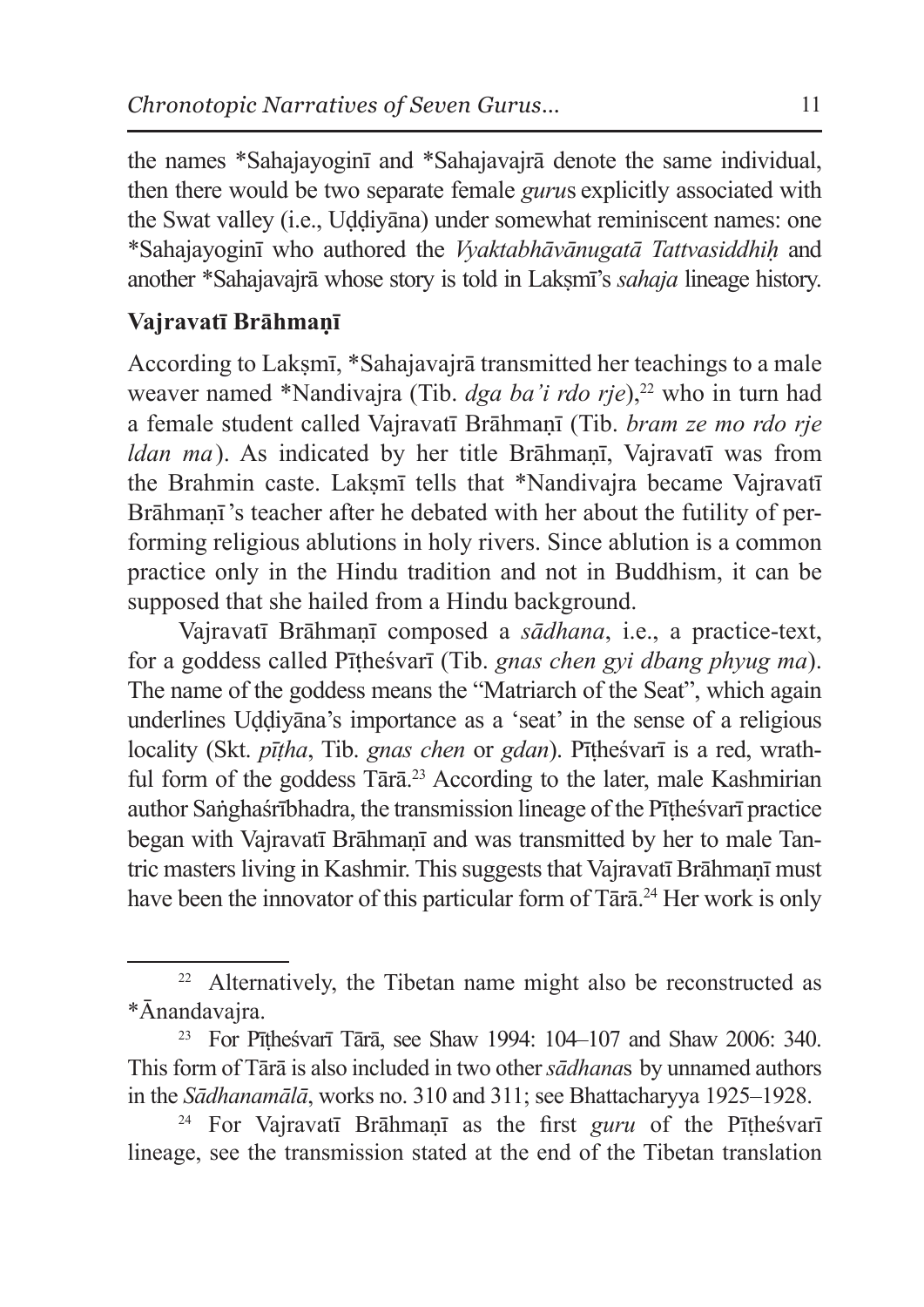extant in a Tibetan translation from the eleventh century, while the original Sanskrit text has not survived.25 It bears the title *\*Oḍiyānakrama-tārādevīsādhana* (Tib. *lha mo sgrol ma u rgyan gyi rim pa'i sgrub thabs*), meaning "The Uḍḍiyāna-Style Practice-Text on the Goddess Tārā". The text's colophon states that it came from Uḍḍiyāna in the north, where it was spoken by \*Ḍākinī Vajravatī (*mkha' 'gro ma rdo rje ldan ma*).<sup>26</sup>

A significant aspect of this ritual is the visualization of a *maṇḍala*  of 24 female *yoginī* goddesses in 24 points inside the practitioner's own body, which represents an internalization of the 24 external sites of Tantric pilgrimage, including the seat (Skt. *pīṭha*) of Uḍḍiyāna.<sup>27</sup>

<sup>25</sup> The Tibetan translation (Q2582/D1711) was made by the Kashmirian Pandita Parahita and the Tibetan translator Nag tsho Shes rab rgyal mtshan (eleventh century).

<sup>26</sup> D1711.74b<sub>7</sub>-75a<sub>1</sub>: ... byang phyogs kyi/u rgyan nas 'ong ... bcom *ldan 'das ma lha mo sgrol ma u rgyan gyi rim pa'i sgrub thabs rdzogs so// //mkha' 'gro ma rdo rje ldan mas gsungs pa'o/*. English Translation: "… Hereby ends the *Uḍḍiyānakrama-bhagavatī-tārādevī-sādhana* coming from Uḍḍiyāna in the north … It was spoken by \*Ḍākinī Vajravatī ".

<sup>27</sup> Vajravatī Brāhmanī's text does not enumerate the 24 sites. However, these are specified in the later text *\*Śrīmad-oḍiyāna-tārākrama-abhisamaya* (D1707) handed down by the Kashmirian Paṇḍita Saṅghaśrībhadra, whose transmission of the practice goes back to Vajravatī Brāhmaṇī, as mentioned above. In the list of sites stated in his work, Uḍḍiyāna features as one of the most important localities, namely as one among the four major seats (Skt.  $p\bar{t}$ *ha*). See D1707.68b<sub>1,2</sub>: the four seats (Skt. *pīṭha*) consisting of (1) Pullīramalaya, (2) Jālandhara, (3) Oḍiyāna (i.e., Uḍḍiyāna), and (4) Arbuda; the four subsidiary seats (Skt. *upapītha*) consisting of (5) Godāvarī, (6) Rāmeśvarī, (7) Devīkota, and (8) Mālava; the two fields (Skt. *kṣetra*) (9) Kāmarūpa and (10) Oḍra; the two

of the Kashmirian scholar Saṅghaśrībhadra's *\*Āryapīṭheśvarī-sādhana* (D1706.67a<sub>7</sub>-b<sub>1</sub>): Vajravatī Brāhmaṇī→[the Kashmirian] Paṇḍita Parahita (eleventh century)→the thrice-initiated Siddha Vinītabhadra→his student Paṇḍita Saṅghaśrībhadra→the Tibetan translator 'Jam dpal sgeg pa'i rdo rje. For Paṇḍita Parahita, see Naudou 1968: 182–183.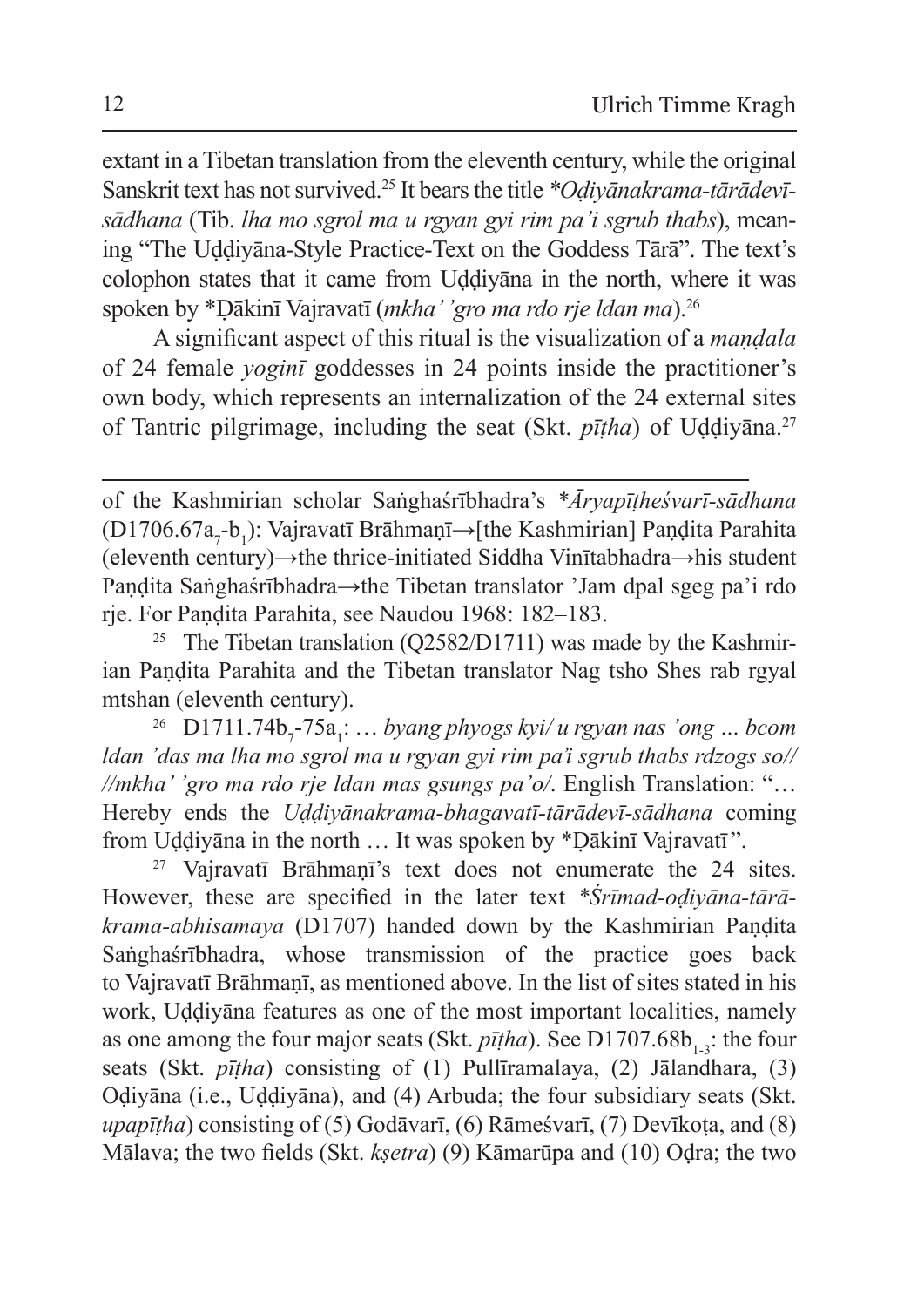The notion of peregrination sites and their bodily internalization is also a prominent feature of Hindu Bhairava and Kaula Tantras.<sup>28</sup> with which the present text might share some material.

### **Lakṣmī**

In the ensuing narratives of the *\*Sahajasiddhipaddhati*, Laksmī tells that Vajravatī's teachings were passed down through a lineage of three male masters named \*Siddhavajra (Tib. *grub pa'i rdo rje*), \*Sarvajagannātha (Tib. *kun 'gro'i mgon po*), and \*Cittavajra (Tib. *thugs kyi rdo rje*). The latter became the teacher of Laksm<del>i</del>, the authoress of the *\*Sahajasiddhipaddhati* containing the life stories of the *guru*sof Lakṣmī 's religious lineage, on the basis of which the present details about female *guru*s from Swat have been extracted.

Laksmī is in some sources also known as Laksmīmkarā. She became the most famous female *guru* ever to have lived in Uḍḍiyāna. She flourished around the tenth century and, like \*Lalitā Devī, is said to have

subsidiary fields (Skt. *upakṣetra*) (11) Triśakuni and (12) Kosala; the two gathering [places] (Skt. *chandoha*) (13) Kaliṅga and (14) Lampāka; the two subsidiary gathering [places] (Skt. *upachandoha*) (15) Kāñcī and (16) Himālaya; the two meeting places (Skt. *melāpaka*) (17) Pretapuri and (18) Gr̥hadevatā; the two subsidiary meeting places (Skt. *upamelāpaka*) (19) Saurāṣṭra and (20) Suvarṇadvīpa; the two charnel grounds (Skt. *śmaśāna*) (21) Nagara and (22) Sindhu; and the two subsidiary charnel grounds (Skt. *upaśmaśāna*) (23) Marudiśas and (24) Kulūtā. The list agrees with the peregrination system of the Buddhist *Cakrasamvaratantra*; see Gray 2007: 58–60 and 329–332, who provides further geographical and ritual details. Notably, the list does not conform to the peregrination system of the Buddhist *Hevajratantra* (chapter I.vii.12–18); see Snellgrove 1959: vol. 1 p. 70 and vol. 2 pp. 22–25.<br><sup>28</sup> Concerning the internalization of Tantric peregrination sites

in Hindu sources, see Dyczkowski 2001. It may be added that Tārā is a major goddess for Buddhists as well as Hindus. For an example of a Tārā practice that originated in the Buddhist tradition and later was adopted by Hindus, see Bühnemann 1996.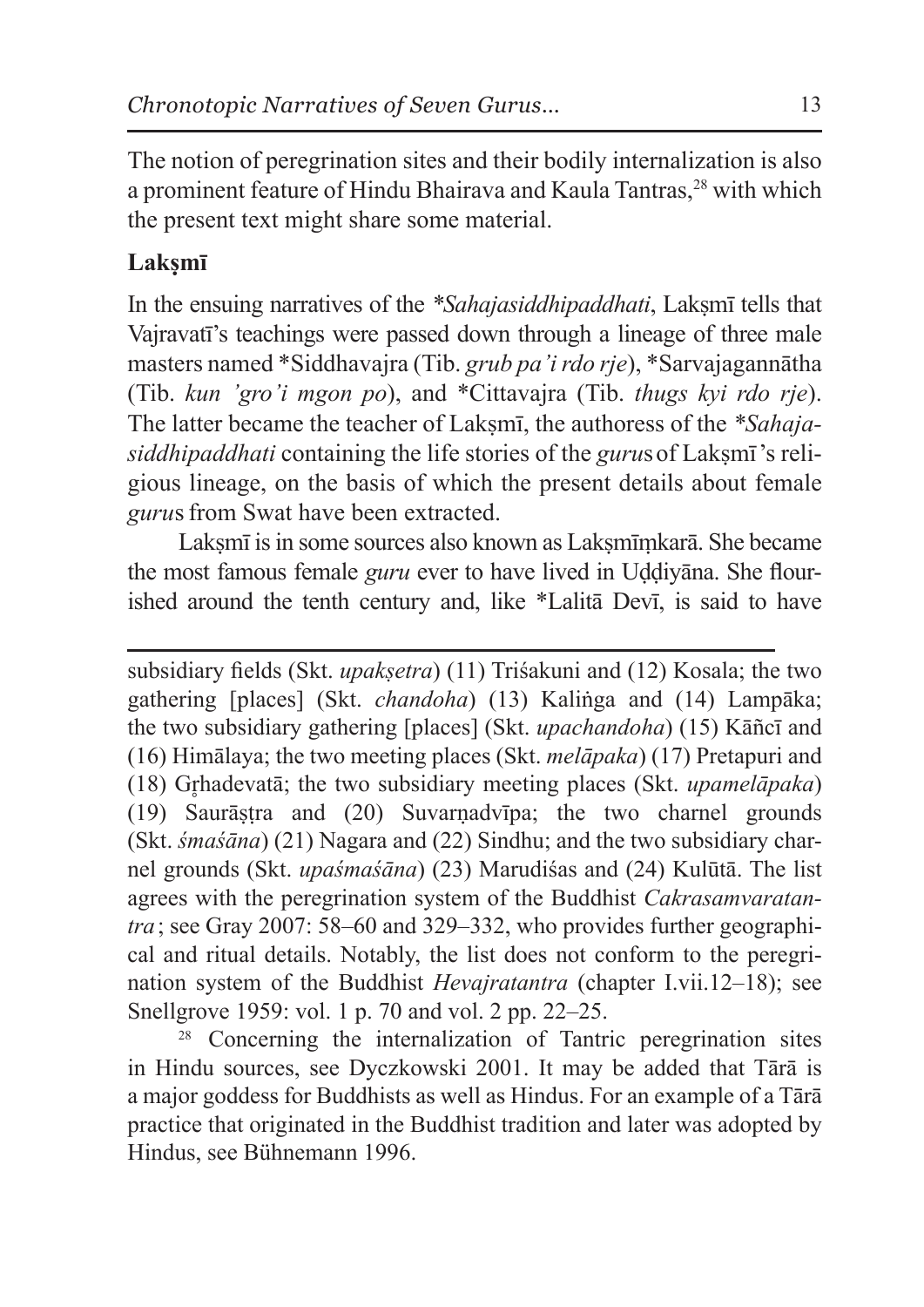been a princess at the royal court in Uḍḍiyāna, as stated in her autobiography.29 Her first encounter with her teacher \*Cittavajra took place after she had heard of his renown as a meditation master. She went to seek his instructions and having been his student for several years, she received his teaching on *sahaja* (Tib. *lhan cig skyes pa*), the inborn nature, after which she withdrew into a meditation retreat on Mount \*Śrī Parvata (Tib. *dpal gyi ri*).30 There she perfected her meditation and later became the *guru* of her brother, King \*Indrabuddhi of Uddiyāna.<sup>31</sup>

Laksmī was a prolific authoress who composed at least four texts, which are still extant. Her first and most famous work is a short treatise on the basic principles of Tantric practice entitled *Advayasiddhi*, "The Accomplishment of Non-Duality". The text is preserved in several Sanskrit manuscripts and an anonymous Tibetan translation.<sup>32</sup> Like the aforementioned work by \*Sahajavajrā, Lakṣmī's *Advayasiddhi* was also included in the Nepalese Tantric corpus and Tibetan text-cycle known as "The Eight *Siddhi* Texts". Her treatise succinctly explains the innermost details of Tantric practice, while it denies the use of performing austerities, fasting, rituals, and ablutions. The text is also partly aniconic, since it rejects the worship of statues and *stūpa*s made of wood, stone, or clay and instead recommends worshipping the deity residing within the body. Its most unique feature is perhaps its theology of gender and sexuality in the form of religious precepts for worshipping the female, which seem to reveal certain social customs of the Uḍḍiyāna Tantric community of that time. The work ends with a declaration that the Buddha Vajrasattva is present in the *yoga* seat

<sup>32</sup> For details, see Kragh 2017.

<sup>&</sup>lt;sup>29</sup> For a translation of Laksmī's autobiography, see Kragh 2011a:  $98-99$ .

<sup>30</sup> Concerning this site, see Kragh 2011a: 98, fn. 44.

<sup>31</sup> The Tibetan translation of the *\*Sahajasiddhipaddhati* consistently gives the king's name as *dbang po'i blo*, which corresponds to Sanskrit \*Indrabuddhi. It is unclear whether \*Indrabuddhi is to be taken as being identical with one of the famous teachers of Uḍḍiyāna known in other sources as Indrabhūti or Indrabodhi.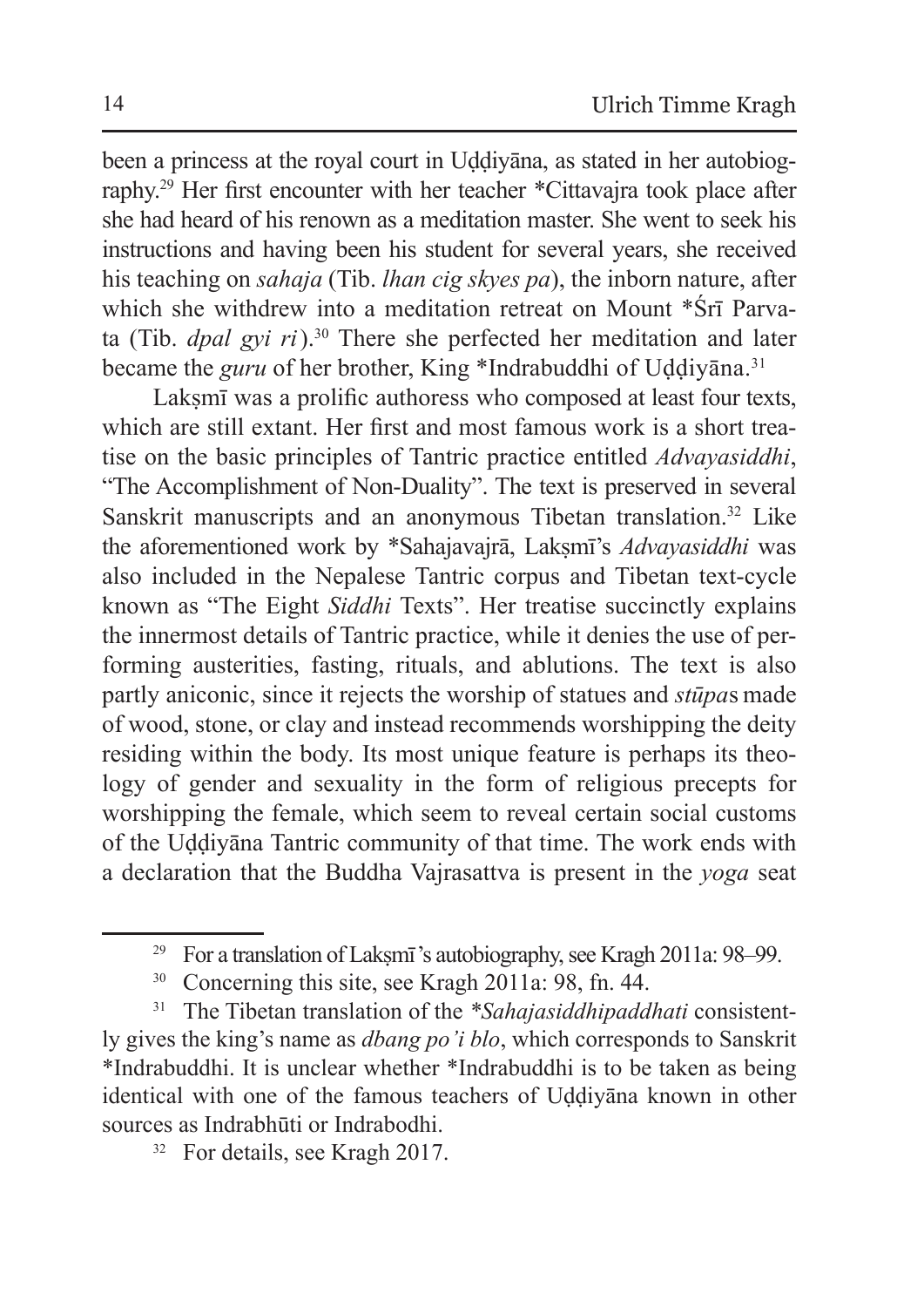(Skt. *yogapīṭhaka*), thereby again indicating Uḍḍiyāna as being considered a place holding a special blessing. The Sanskrit text's colophon announces that it was taught by the illustrious Laksmī in Uddiyāna, the great *yoga* seat:

[Here] ends the practice text entitled *The Accomplishment of Non-Duality* on the steps for self-blessing, containing the entire *Yogatantra*'s inner *sanctum*  of reality, which sprang from the lotus-mouth of the illustrious Lakṣmī, promulgated in the glorious Uḍḍiyāna, and transmitted in [this] great *yoga* seat.33

Lakṣmī's second work is a ritual on a special form of a Tantric goddess called *Chinnamundā Vajravārāhī*, meaning "the severed-headed Vajravārāhī". This short work is partly lost in its original Sanskrit version but is fully preserved in two Tibetan translations.<sup>34</sup> The practitioner is instructed to visualize the yellow goddess Vajravārāhī in the navel *cakra*, flanked by two attendant goddesses. The central goddess cuts off her own head with a knife which she holds in her right hand and then grasps the severed head in her left hand. Three streams of blood spray out from the open neck of the torso, running into the mouths of the two flanking goddesses and into the mouth of the central goddess' own severed head. In this terrifying manner, the visualization symbolically expresses how the practitioner opens up the central energy channel and the two side-channels at the level of the navel *cakra*. The practice includes a short offering ritual and *mantra* recitation. It ends by

<sup>&</sup>lt;sup>33</sup> Sanskrit edition by Samdhong & Dwivedi (1987: 164<sub>13-15</sub>): *śrīmadoḍiyānavinirgatā mahāyogapīṭhāgatā akhilayogatantratatvagarbhā śrīlakṣmīmukhakamalād viniḥs*̥*rtā svādhiṣṭhāna-kramodayā/ advayasiddhir nāma sādhanopāyikā samāpteti//*. 34 The Tibetan translations include the anonymous *\*Vajrayoginī-*

*sādhana* (Q2255/D1547) and the *\*Chinnamuṇḍa-vajravārāhī-sādhana* (Q2262/D1554). The latter translation was made by the Nepalese Ācārya Varendraruci and the Tibetan translator Rngog Blo ldan shesrab (1059–1109) during Rngog's visit to Nepal in the 1090s (Kragh 2010: 212–213, fn. 47). Ananonymous parallel Sanskrit version ofthe *sādhana* is found in the *Sādhanamālā*;see text no. 232 (Bhattacharyya, 1925–1928: 452–453).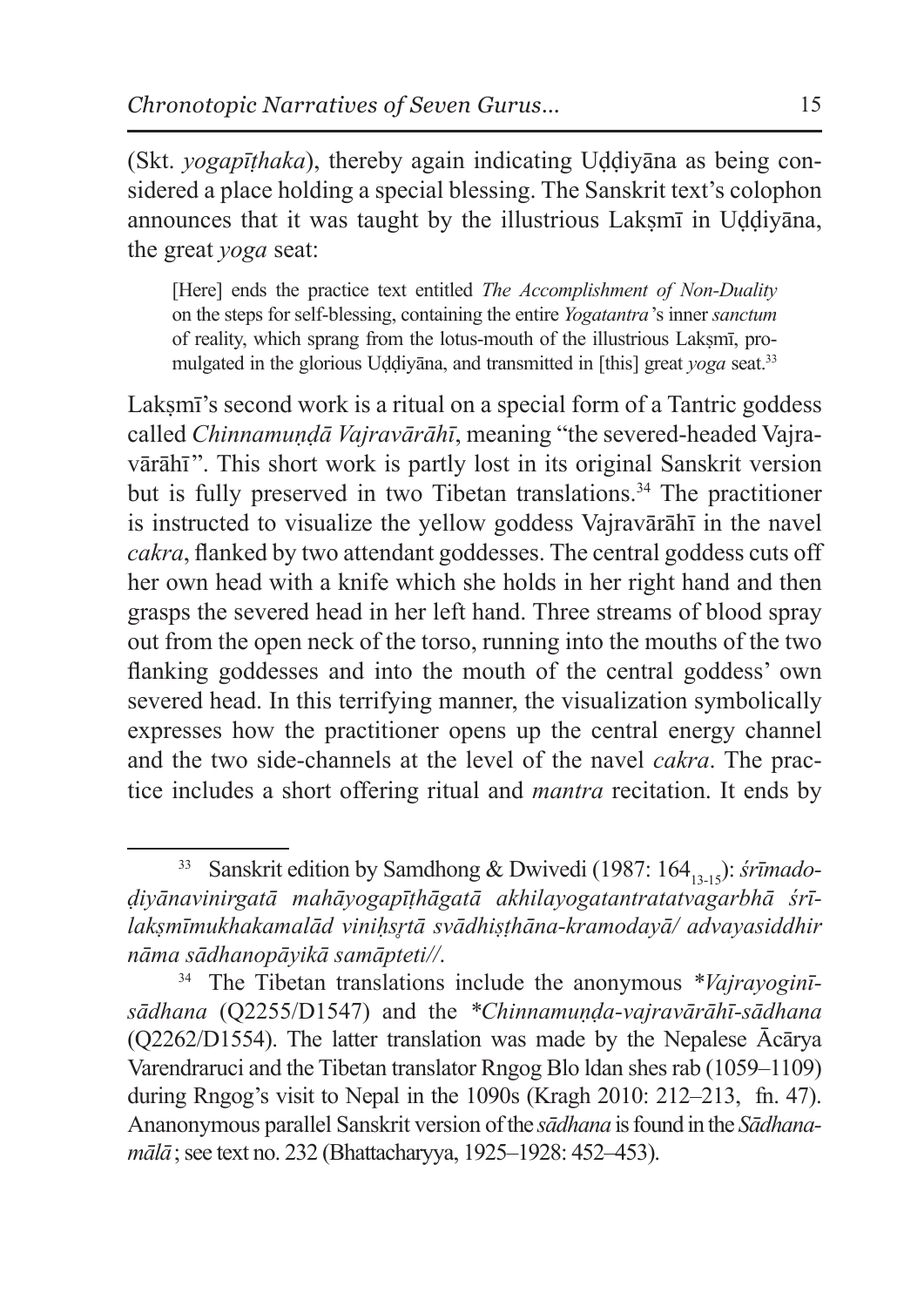informing the practitioner that the meditation should be performed in a desolate place, e.g., at a river confluence, a god or goddess temple, or in the wilderness. It is also said that the practitioner should be "sky-clad," i.e., naked, let the hair be long and disheveled, and maintain complete silence while remaining free from all concepts. The colophon of one of the Tibetan translations further states that the text was composed by Princess Lakṣmīṃkarā (Tib. *lha lcam lakṣmī kara*), while the colophon in the other translation gives the authoress' name as \*Lakṣmīmati Devī (*lha mo dpal gyi blo gros ma*). Elisabeth A. Benard (1994) has argued that Laksmī's work on this deity became the forerunner for the Hindu goddess Chinnamastā, who is a form of Durgā.

The third extant work ascribed to Laksmī is the longer text entitled *\*Sahajasiddhipaddhati* (Tib. *lhan cig skyes pa grub pa'i gzhung 'grel*), meaning "Guide to the Accomplishment of the Inborn". The treatise, which is only preserved in an eleventh-century Tibetan translation,  $35$  is a *\*paddhati* commentary (Tib. *gzhung 'grel*) on a short root-text in 57 verses ascribed to Laksmī's brother and student, King \*Indrabuddhi of Uḍḍiyāna. The root-text and its commentary describe the practice needed for realizing *sahaja*, the inborn nature, denoting an inherent *buddha* nature that is found within each sentient being. It propagates an aniconic strand of mysticism instructing the *sahaja yogī* to avoid all forms of ritual, image worship, as well as *yoga* practices of visualization and breathing techniques. Instead, the practitioner is to rest in a non-conceptual form of meditation referred to as "the treasure of the space repository" (Skt. *\*gaganagañjasya nidhānam*, Tib. *nam mkha' mdzod kyi gter*).

The opening verses of the root-text pay homage to a lineage of twelve previous *guru*s  , whose stories are narrated in the commentary, including the here-mentioned four female masters \*Lalitā Devī, \*Sahajavajrā, Vajravatī Brāhmaṇī, and Lakṣmī herself.

<sup>35</sup> Q3108/D2261 made by a Nepalese *paṇḍita* from the Mānavihāra in Patan and the Tibetan translator 'Bro Lotsā ba Shes rab grags (ca. 1030–1100) in the 1070s or 1080s. For details of the translation history, see Kragh 2010.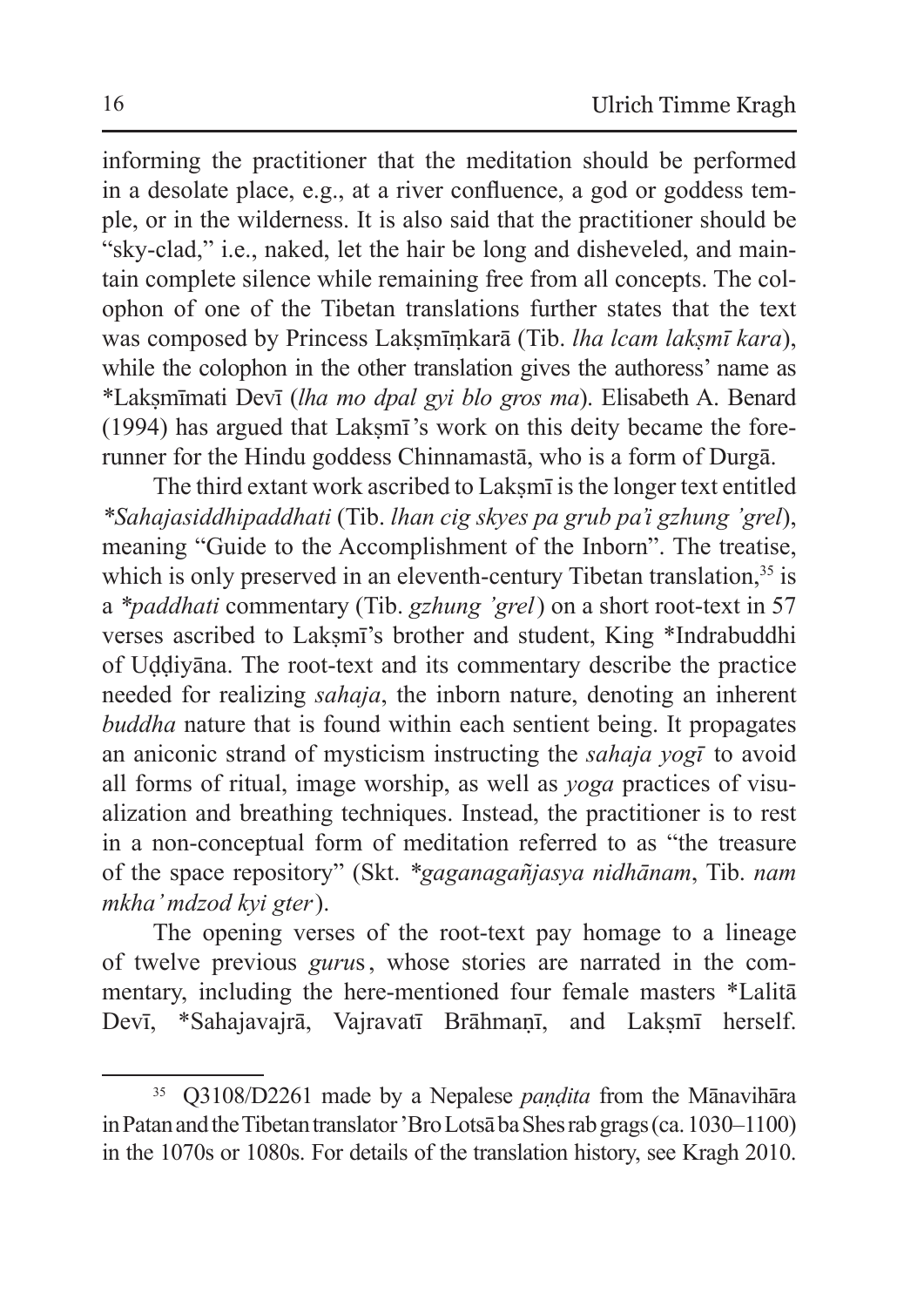The hagiographies are typical Indian didactic stories, yet their reference to what seems to be real persons, whose writings have been preserved, is unusual for medieval Indian literature. As such, the text is an early example of a new genre of historical biography, which began in Jainism and Buddhism in the tenth and eleventh centuries.36 It is notable that Laksmī's text is at least one or two centuries earlier than the hitherto main hagiographical source for the lives of Indian Buddhist Tantric teachers, namely the Bengalese Abhayadattaśrī's twelfth-century work "The Lives of the 84 Mahāsiddhas" (Skt. *\*Caturaśīti-siddha-prav*̥*rtti*, Tib. *grub thob brgyad cu rtsa bzhi'i lo rgyus*). Lakṣmī 's *\*Sahajasiddhipaddhati* therefore constitutes a unique source for the Tantric tradition of northern Pakistan.

The fourth and last text ascribed to Laksm<del>i</del> is a short mystical poem in eleven verses, only extant in Tibetan translation. Its title is *\*Cittakalpaparihārad*̥*rṣṭi* (Tib. *sems nyid kyi rtog pa 'joms pa'i lta ba*), meaning "The Vision that Eliminates the Idea of the Mind".<sup>37</sup> The poem is addressed to a woman named Mekhalā, who is one of the two sisters Mekhalā and Kanakhalā, two famous Tantric mastersin their own right.

## **Mekhalā and Kanakhalā**

The biographies of Tantric masters from Uddiyana provided by Laksm in the *\*Sahajasiddhipaddhati* do not include the story of the sisters Mekhalā and Kanakhalā. Perhaps this is because the sisters may have been Lakṣmī's students and therefore probably postdate the writing of Laksmī's text. A male-authored hagiography of the sisters can though be found in the aforementioned twelfth-century work by the Bengali writer Abhayadattaśrī, "The Lives of the 84 Mahāsiddhas".<sup>38</sup> According to him, the sisters were born

<sup>&</sup>lt;sup>36</sup> For the emergence of historical biography in Jain literature, see Kragh 2011b. For another, slightly later example of Buddhist historical biography, see Tatz 1987.

<sup>37</sup> Q3211/D2433.

<sup>38</sup> Abhayadattaśrī's work is only extant in Tibetan translation. See *Grub thob brgyad bcu rtsa bzhi'i rnam thar*, Snar thang bstan 'gyur vol. *Sngags Lu*,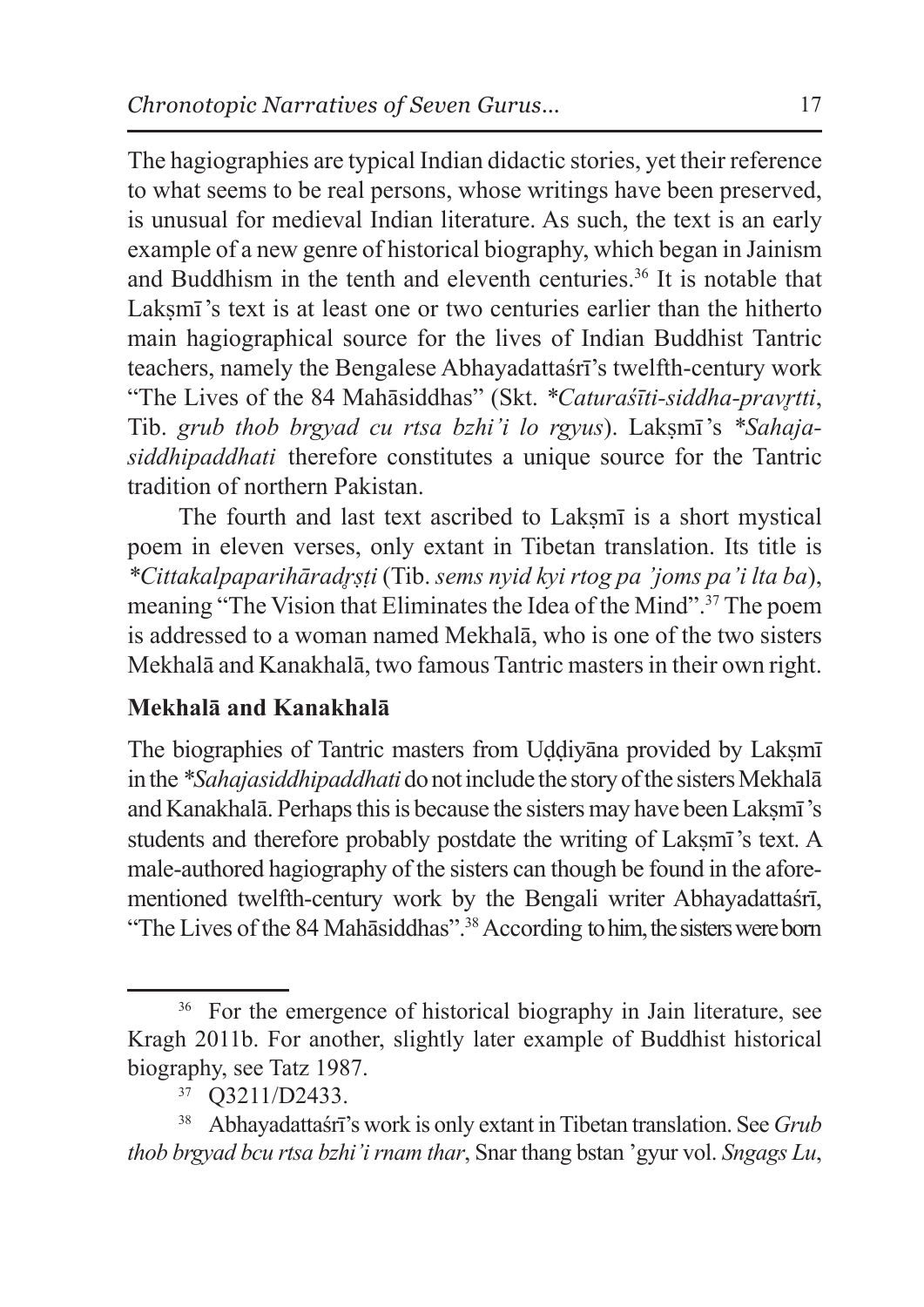in Devīkoṭa, which is one of the foursubsidiary Tantric seats(Skt. *upapīṭha*) possibly located in northeastern India.39 They received teachings on the severed-headed Vajravārāhī practice from the male master Krsnācārya, which they perfected after twelve years of meditation. Abhayadattaśrī does not mention that the sisters had any association with Uddiyana or Laksmī. Yet, if the *\*Cittakalpaparihāradrsti* poem is an authentic work actually spoken by Laksmī, the fact that Laksmī addresses Mekhalā in the poem would suggest that the sisters must have met Laksmī in Uddiyāna or some other place. It is also notable that the sisters were adepts of the Chinnamuṇḍa Vajravārāhī practice, which was initiated by Laksmī. However, there is definitely less evidence to tie the Mekhalā and Kanakhalā sisters to the Swat valley, than is the case with the other female *guru*s from Swat.

Mekhalā and Kanakhalā are the authors of another practice-text on the severed-headed Vajravārāhī, which is only available in an anonymous Tibetan translation.40 The text is entitled *\*Nandy-āvarta-trayamukhāgama* (Tib. *g.yung drung 'khyil pa gsum gyi zhal gdams*), meaning "Oral Transmission on the Three Whirls of Bliss". It explains the inner aspect of the goddess-meditation with particular emphasis on the visualization of energy channels and mantra seed-syllables.

## **Ḍākiṇī Siddharājñī**

The last of the known authoresses from Swat is a female master of the eleventh century known as \*Ḍākiṇī Siddharājñī (Tib. *mkha' 'gro ma grub pa'i rgyal mo*). While her own writings make no reference to Uḍḍiyāna, the later tradition—especially her eighteenth-century Bhutanese hagiographer<sup>41</sup>—reports that she came from the valley.

folios 52b–53a<sub>s</sub> (pp. 104–105). For an English translation, see Dowman 1985: 317–321.

<sup>39</sup> See Gray 2007: 332, fn. 19. However, the maps given by Dyczkowski 2001 place Devīkoṭa in northwestern India.

<sup>40</sup> Q3257/D2415.

<sup>41</sup> See the hagiography by Śākya Rin chen 1710–1759, *Ma gcig grub pa'i rgyal mo'i lo rgyus cung zad brjod pa ngo mtshar yid ches*,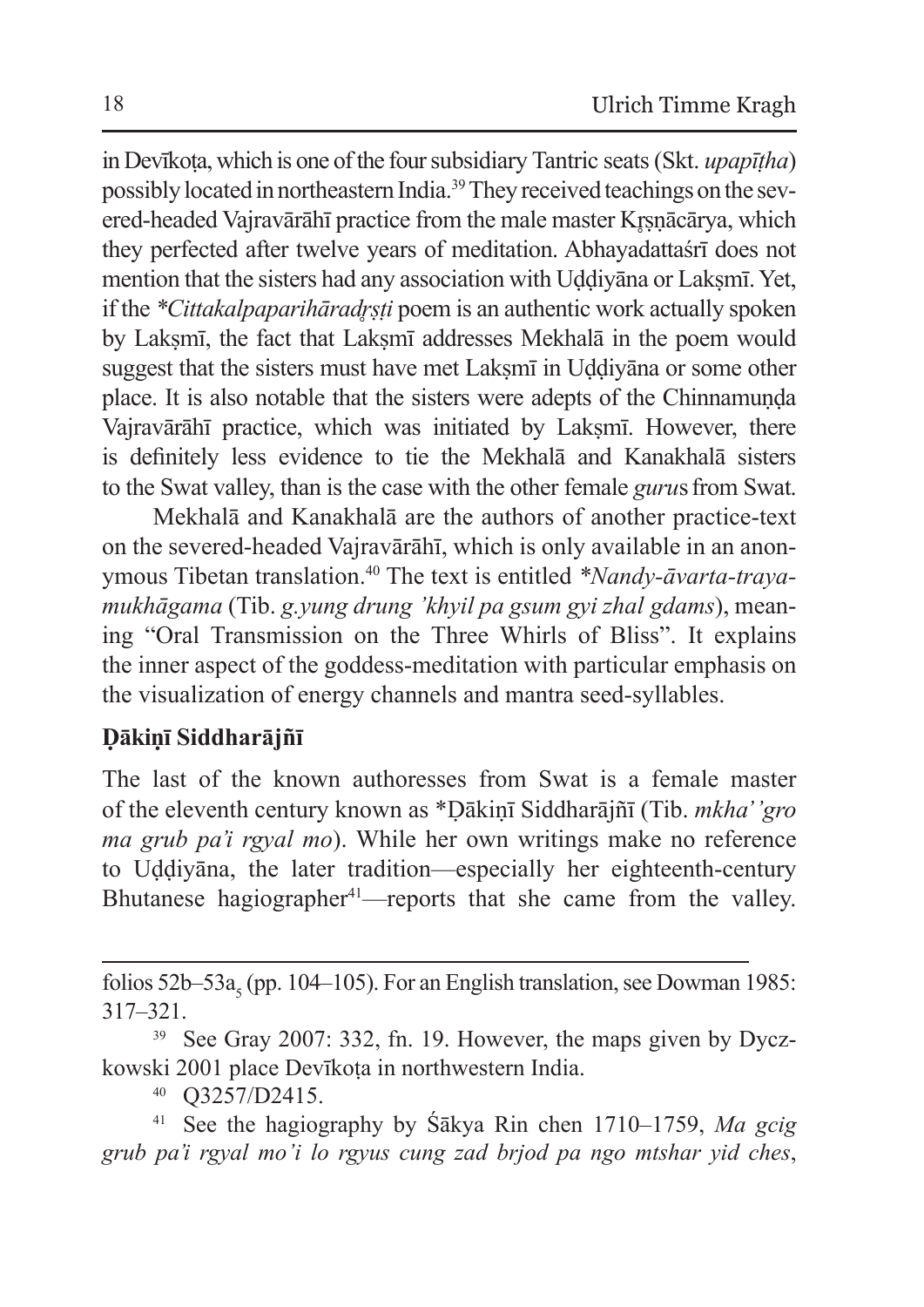Four works are ascribed to \*Ḍākinī Siddharājñī, all of which are preserved only in Tibetan translations made in the late eleventh century. There is some internal evidence indicating that several of the texts are slightly later writings based on oral transmissions going back to \*Ḍākinī Siddharājñī and probably not all written by her own hand. \*Ḍākinī Siddharājñī, too, became known as the initiator of new rituals and traditions. She introduced a novel kind of Avalokiteśvara practice and became renowned as a virtuoso of Amitāyus practices, whose blessing of longevity was considered highly effective at home and abroad.<sup>42</sup>

Her first work is a practice-text detailing the outer, inner, and secret aspects of a meditation on a red form of the *bodhisattva*  Avalokiteśvara known as Jinasāgara (Tib. *rgyal ba rgya mtsho*), meaning "The Ocean of the Victorious Ones".43 The ocean relates to a visualization, wherein Lokeśvara features in the middle, his *guru* in the form of Buddha Amithābha floats above Lokeśvara, the male deity Hayagrīva stands on the right and the female deity Guhyajñāna dances on the left of the central figure, while a host of *ḍāka*s, *ḍākiṇī*s, and *Dharma*-protectors hover below the whole gathering.

Her second work is a short text entitled *\*Hayagrīvasādhana* (Tib. *rta mgrin gyi sgrub thabs*), simply meaning "Hayagrīva Practice-Text".<sup>44</sup> Hayagrīva is said to be a wrathful speech-manifestation of Avalokiteśvara and the text includes a visualization, *mantra* recitation, and *bali* (Tib. *gtor ma*) offering practice. It ends by stating

in *Thub dbang gnyis pa rgyal ba śākya rin chen gyi gsung 'bum*, vol. Ka, pp. 179–188 (TBRC W8684-4365).

<sup>42</sup> See the narratives of the Tibetan *yogī* Ras chung pa's supposed encounter with \*Ḍākinī Siddharājñī in Roberts 2007: 165–166, 168–170, and 176.  $\frac{43}{12}$  D2140, omitted in Q.

<sup>44</sup> Q4889/D2142. The Tibetan translation was made by the north-Indian *paṇḍita* Varacandra (Tib. *zla ba bzang po*, late eleventh century) from Mithila and the Tibetan translator Glan chung Darma Tshul khrims. For Varacandra, see Roberts 2007: 105–106.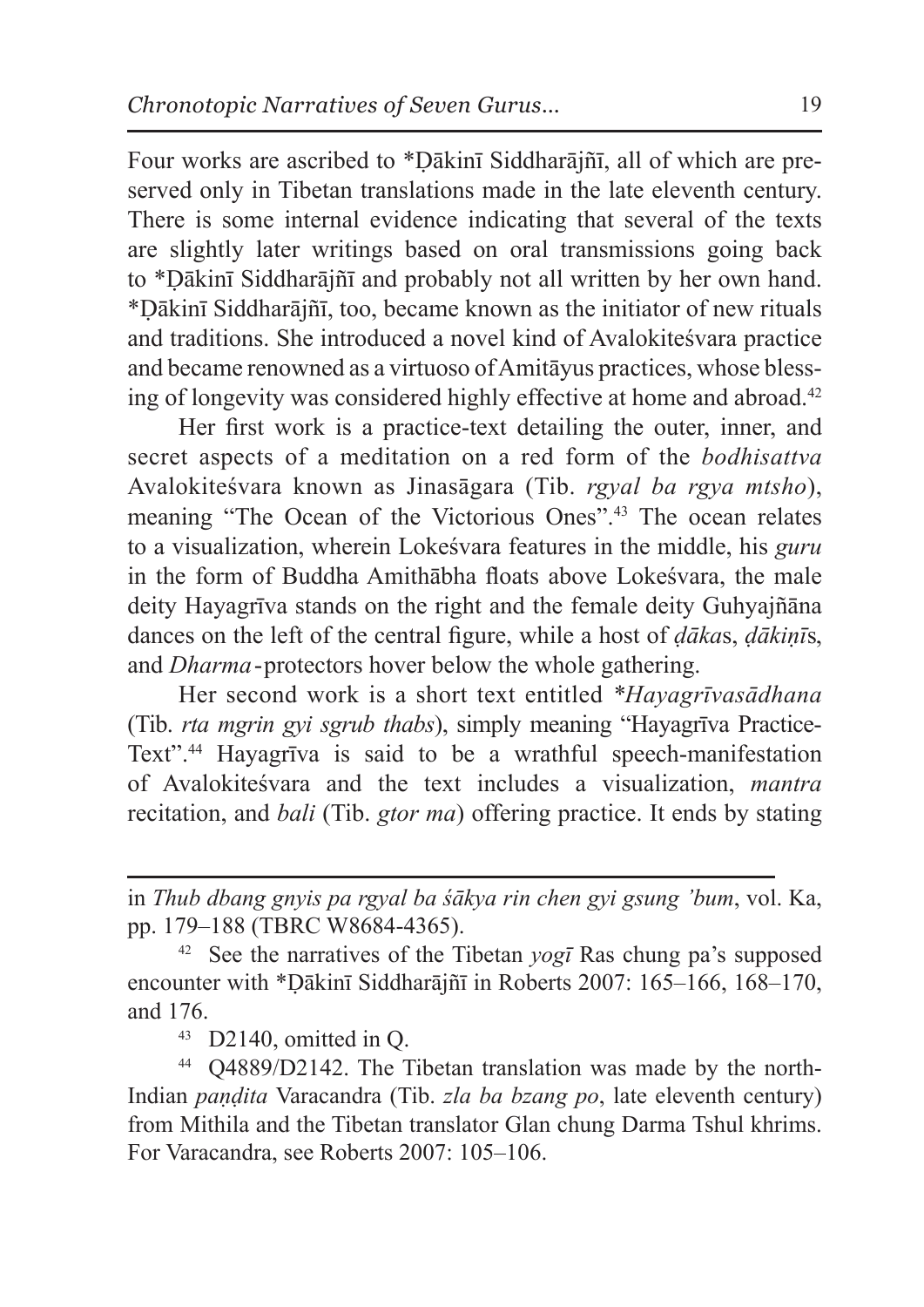that it was composed by \*Ḍākinī Siddharājñī, who was prophesied by [Buddha] Amitābha.

Her third work is a practice-text on the longevity deity Amitāyus entitled *\*Aparimita-āyur-jñāna-sādhana* (Tib. *tshe dang ye shes dpag tu med pa'i sgrub thabs*), meaning "Practice-Text on Limitless Longevity and Knowledge".<sup>45</sup> Here the meditator visualizes the deity Hayagrīva in the heart *cakra* and within Hayagrīva's heart *cakra* sits the *buddha* of long life, Amitāyus, in union with his female partner, surrounded by a *maṇḍala* of deities representing the physical elements. The text outlines the main visualization, the *mantra* recitation, and a visualization of goddesses who gather life-force from the physical elements. The colophon gives the authoress' name as \*Jñānaḍākiṇī Siddharājñī.

Her fourth work is a slightly longer text on the same practice of Amitāyus entitled *\*Bhagavat-aparimitāyurjñāna-maṇḍala-vidhi* (Tib. *bcom ldan 'das tshe dang ye shes dpag tu med pa'i dkyil 'khor gyi cho ga*), meaning "Ritual of the *Maṇḍala* of the Sublime Limitless Longevity and Knowledge".46 It describes an empowerment ritual, outlining how to arrange the *maṇḍala*, the liturgy to be recited, the *mantra*s, and the various associated visualizations. It is notable that one passage in the text instructs the meditator to visualize \*Ḍākinī Siddharājñī herself as part of the *maṇḍala*. She appears in the form of a dancing *ḍākinī* holding a small drum (Skt. *ḍamaru*) and a skullcup (Skt. *kapāla*) surrounded by the whole transmission lineage of *guru*ssubsequent to her.47 The colophon states that it was composed by \*Jñānaḍākinī Siddharājñī.

#### **A Chronotope of Myth and History**

The textual corpora of female-authored texts and hagiographical narratives in the Swat literature reveal an intimate space, Uḍḍiyāna,

<sup>45</sup> Q2990/Q4886/D2145. Anonymous Tibetan translation.

<sup>46</sup> Q2991/Q4888/D2146. Anonymous Tibetan translation.

<sup>&</sup>lt;sup>47</sup> D2146.225b<sub>6-7</sub>. The mention of a lineage beyond her lifetime suggests the lateness of the present version of the text.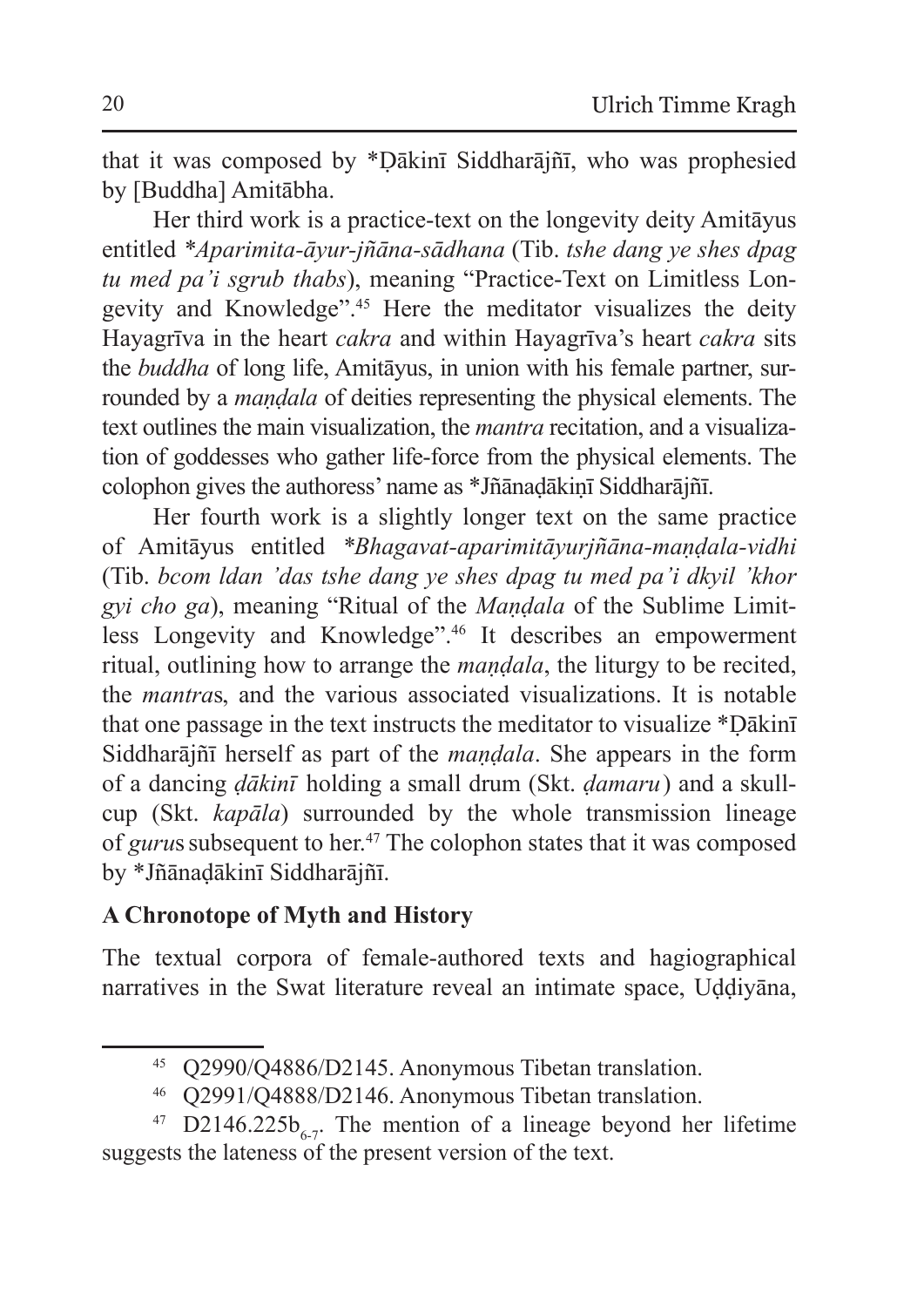as a sacred locality. Repeated references to the valley as being a religious "seat" (Skt. *pīṭha*) for an action must be imbued with a new meaning of *pīṭha* as a "site" that engenders and nurtures a particular activity. Comparably, in Indian dramaturgy, a dramatic stage is called a *raṅgapīṭha*, the performative space (*pīṭha*) for dance and acting (*raṅga*), to be erected according to specific rules and measures and be empowered by rituals. Likewise, the word *pīṭha* appears in contemporary India as a label for numerous institutions of learning that are named sites for knowledge (Hindi *vidyāpīṭh*).

Thus, the trope of *pīṭha* in the female writings from Swat serves to denote Uḍḍiyāna not as a passive environment arrested in time and space but as a dynamic site for *yoga* (Skt. *yogapīṭhaka*), meaning a stage for spiritual practice (Skt. *yoga*). The designation, however, is not a simple metaphor (Skt. *rūpaka*) of adorning the external place with a particular meaning and function. Rather, the outer metaphor of the locality Swat alludes to the inner experiential locality of the human body as a site for *yoga* and non-dualistic knowledge in view of Vajravatī Brāhmaṇī's interiorization of the twenty-four pilgrimage destinations for Tantric practice. Hence, the embedded trope of place operates simultaneously on outer and inner levels, merging the literal (Skt. *svabhāvokti*) with the figurative (Skt. *vakrokti*).

The texts' own tropological notion of place as a literal exterior and figurative interior evokes a chronotopic substratum of the historical authorizing the mythic as a pair of allusive metaphors. The mutual relationship between female-authored work and hagiographical narrative renders the mythic hagiography into historical biography, resulting in the historicity of a site of memory—*un lieu de mémoire—*for staging the historical narratives of the seven female *guru*s.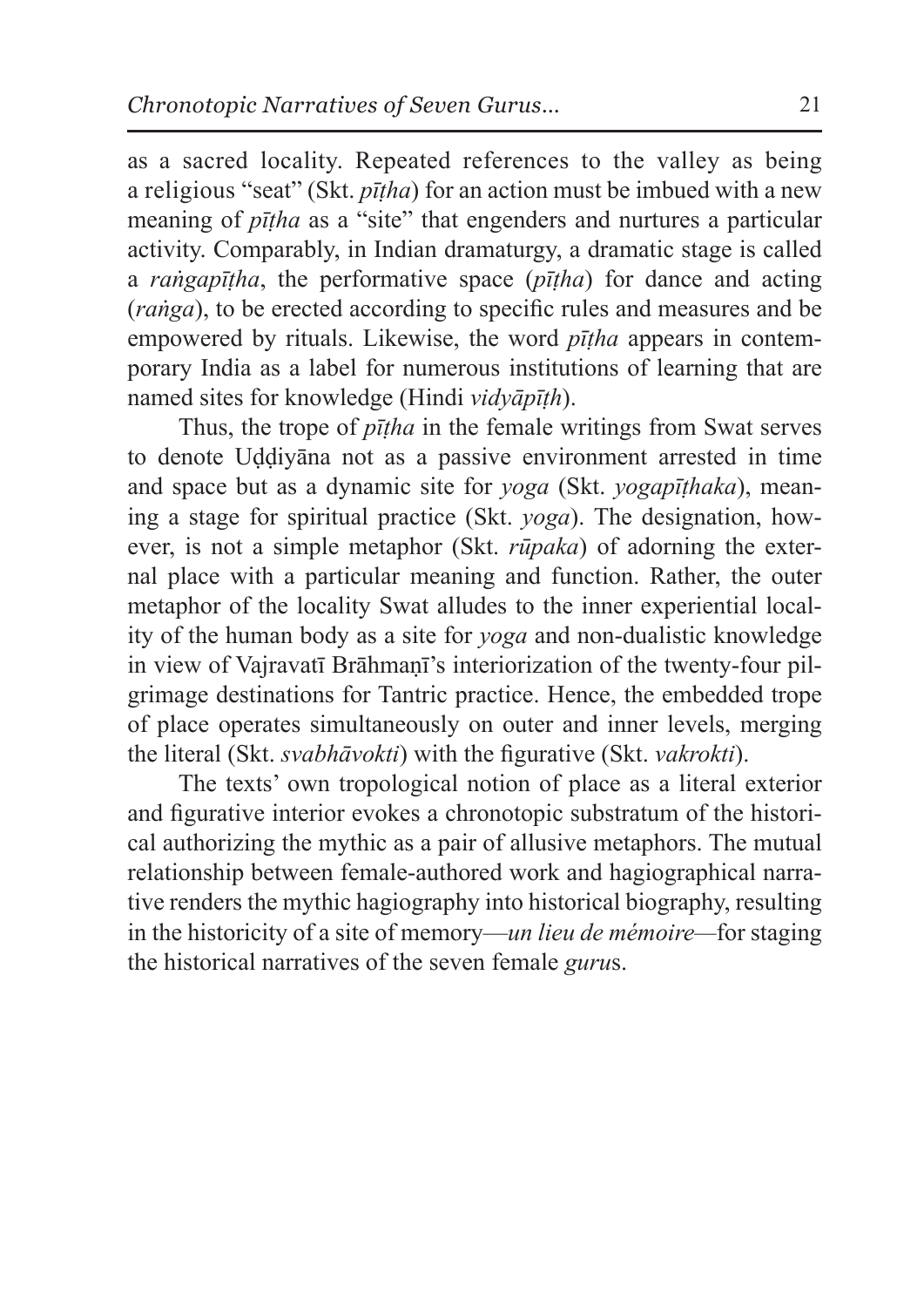#### **Abbreviations**

| $\ast$      | Reconstructed Sanskrit word or name on the basis of the Tibetan    |
|-------------|--------------------------------------------------------------------|
|             | text.                                                              |
| D           | Derge edition of the Tibetan canon. The number references for      |
|             | texts are to the catalog entries by Ui (Ui 1934).                  |
| N           | The Narthang edition of the Tibetan canon. The number references   |
|             | for texts are to the catalog entries by Mibu (Mibu 1967).          |
| Q           | The Peking edition of the Tibetan canon. The number references     |
|             | for texts are to the catalog entries by Suzuki (Suzuki 1955–1961). |
|             | See http://web1.otani.ac.jp/cri/twrpe/peking/.                     |
| Skt.        | <b>Sanskrit</b>                                                    |
| <b>TBRC</b> | Tibetan Buddhist Resource Center, also known as Buddhist Digital   |
|             | Resource Center; see www.tbrc.org.                                 |
| Tib.        | Tibetan.                                                           |

### **References**

- Benard, E. A. 1994. *Chinnamastā: The Aweful Buddhist and Hindu Tantric Goddess*. Buddhist Tradition Series, vol. 22. Delhi: Motilal Banarsidass Publishers.
- Bhattacharyya, B. 1925–1928. *Sādhanamālā*. Gaekwad's Oriental Series vols. 26, 41. Baroda: Oriental Institute.
- Bühnemann, G. 1996. The Goddess Mahācīnakrama-Tārā (Ugra-Tārā) in Buddhist and Hindu Tantrism. In: *Bulletin of the School of Oriental and African Studies*, 59(3): 472–493.
- Dietz, S. 2007. Buddhism in Gandharā. In: A. Heirman and S.P. Bumbacher (eds.). *The Spread of Buddhism*. Leiden: Brill: 49–74.
- Dowman, K. 1985. *Masters of Mahāmudrā: Songs and Histories of the Eighty-Four Buddhist Siddhas*. New York: State University of New York Press.
- Dyczkowski, M. S. G. 2001. The Inner Pilgrimage of the Tantras: The Sacred Geography of the Kubjikā Tantras with Reference to the Bhairava and Kaula Tantras. In: *Journal of the Nepal Research Center*, 12: 43–100.
- Förster-Lühe, V. 1991. The Life of Women in the Zenana. In: J. Kalter (ed.). *The Arts and Crafts of the Swat Valley: Living Traditions in the Hindu Kush*. (Trans. by S. Womell). London: Thames and Hudson: 68–83.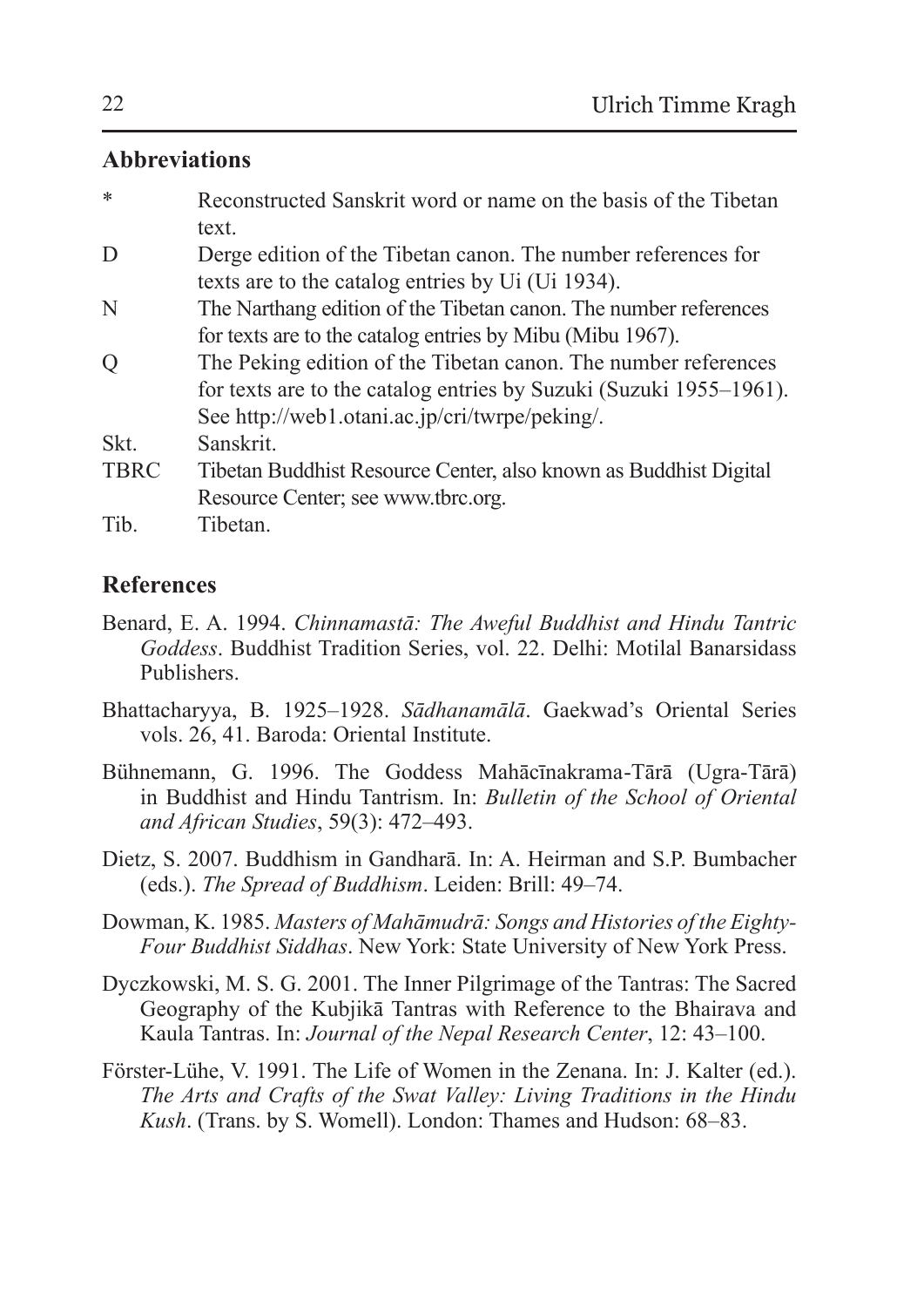- Frembgen, J. W. 1991. Mountain Peoples in North Pakistan. In: J. Kalter (ed.). *The Arts and Crafts of the Swat Valley: Living Traditions in the Hindu Kush*. (Trans. by S. Womell). London: Thames and Hudson: 171–177.
- Gray, D. B. 2007. *The Cakrasamvara Tantra (The Discourse of Śrī Heruka): A Study and Annotated Translation*. New York: The American Institute of Buddhist Studies at Columbia University in New York, Columbia University's Center for Buddhist Studies, and Tibet House U.S.
- Hay, W. G. 1934. The Yusufzai State of Swat. In: *The Geographical Journal*, 84(3): 236–246.
- Jettmar, K. 2000. Historical Comments. In: P. Alford Andrews and K. Jettmar (eds.). *Sazin: A Fortified Village in Indus-Kohistan*. Antiquities of Northern Pakistan: Reports and Studies vol. 4. Mainz: Verlag Philipp von Zabern: 109–118.
- Kalter, J. (ed.). 1991. *The Arts and Crafts of the Swat Valley: Living Traditions in the Hindu Kush*. (Trans. by S. Womell). London: Thames and Hudson.
- Kragh, U. T. 2010. On the Making of the Tibetan Translation of Laksmī's *\*Sahajasiddhipaddhati*: 'Bro Lotsā ba Shes rab grags and His Translation Endeavors. (Materials for the Study of the Female Tantric Master Laksmī of Uḍḍiyāna, part I). In: *Indo-Iranian Journal*, 53: 195–232. https:// dx.doi.org/10.1163/001972410X520009.
- —. 2011a. Appropriation and Adaptation of the Female Self: Materials for the Study of the Female Tantric Master Lakṣmī of Uḍḍiyāna. In: *Journal of Feminist Studies in Religion*, 27(2): 85–108.
- —. 2011b. Personal Biography in Jain Literature. In: *Śramaṇa* 62(1). Varanasi: Parshvanath Vidyapeeth: 103–127.
- —. 2015. *Tibetan Yoga and Mysticism: A Textual Study of the Yogas of Nāropa and Mahāmudrā Meditation in the Medieval Tradition of Dags po*. Studia Philologica Buddhica Monograph Series vol. 32. Tokyo: The International Institute for Buddhist Studies.
- —. 2017. Determining the Corpus of South Asian Female-Authored Buddhist Texts of the Ninth to the Eleventh Centuries. In: K. Sheel, C. Willemen and K. Zysk (eds). *From Local to Global: Papers in Asian History and Culture. Prof. A. K. Narain Commemoration Volume*. Vol. 3. New Delhi: Buddhist World Press: 627–644.
- Lo Bue, E. F. 1997. The Role of Newar Scholars in Transmitting the Indian Buddhist Heritage to Tibet (c. 750–c. 1200). In: S. Karmay and P. Sagant (eds.). *Les Habitants du Toit du Monde: Etudes du recueillies en hommage à Alexander W. Macdonald*. Nanterre: Société d'ethnologie: 639–643.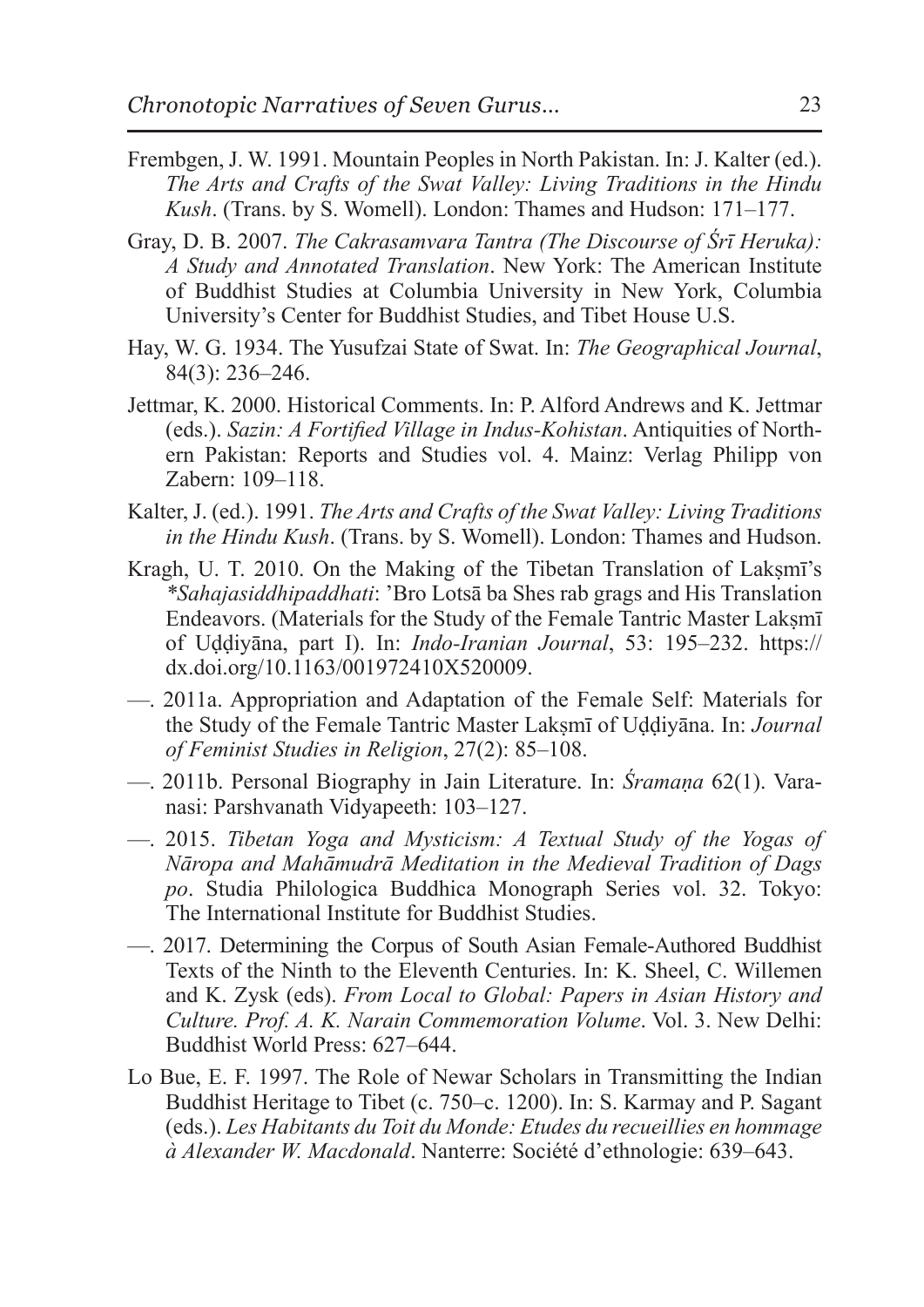- von der Lühe, D. 1991. The History of the Swat Valley. In: J. Kalter (ed.). *The Arts and Crafts of the Swat Valley: Living Traditions in the Hindu Kush*. (Trans. by S. Womell). London: Thames and Hudson: 164–168.
- Maggi, W. 2001. *Our Women are Free: Gender and Ethnicity in the Hindukush*. Ann Arbor: University of Michigan Press.
- Mibu, T. 1967. *Taishō Daigaku Shozō Chibetto Daizōkyō Naruta-ban Ronbobu Mokuroku / A Comparative List of the Tibetan Tripitaka of Narthang Edition (bsTan-ḥgyur Division) with the sDe-dge Edition*. Tokyo.
- Naudou, J. 1968. *Bouddhistes Kaśmīriens au moyen age*. Paris: Presses universitaires de France.
- Roberts, P. A. 2007. *The Biographies of Rechungpa: The Evolution of a Tibetan Hagiography*. Routledge Critical Studies in Buddhism Series. London: Routledge. https://dx.doi.org/10.4324/9780203963388.
- Salomon, R. 1999. *Ancient Buddhist Scrolls from Gandharā: The British Library Karoṣṭhī Fragments*. Seattle: University of Washington Press.
- Sanderson, A. 2007. The Śaiva Exegesis of Kashmir. In: D. Goodall and A. Padoux (eds.). *Mélanges Tantriques à la mémoire d'Hélène Brunner, Tantric Studies in Memory of Hélène Brunner*. Pondicherry: Institut français de Pondichéry; Paris: École française d'Extrême-Orient: 231–442, 551–582.
- Samdhong R. and V. Dwivedi. 1987. *Guhyādi-Aṣṭasiddhi-Saṅgraha, Gsang ba grub pa la sogs pa'i grub pa sde brgyad*. Rare Buddhist Text Series 1. Sarnath: Central Institute of Higher Tibetan Studies, Rare Buddhist Text Project.
- Shaw, M. 1994. *Passionate Enlightenment: Women in Tantric Buddhism*. Princeton: Princeton University Press.
- —. 2006. *Buddhist Goddesses of India*. Princeton: Princeton University Press.
- Snellgrove, D. L. 1959. *The Hevajratantra: A Critical Study*. 2 vols. London Oriental Series vol. 6. London: Oxford University Press.
- Suzuki, D. T. 1955–1961. *The Tibetan Tripitaka: Peking Edition, Reprinted under the Supervision of Otani University, Kyoto*. Tokyo–Kyoto: Suzuki Research Foundation.
- Tatz, M. 1987. The Life of the Siddha-Philosopher Maitrīgupta. In: *Journal of the American Oriental Society*, 107(4): 695–711. https://dx.doi.org/ 10.2307/603308.